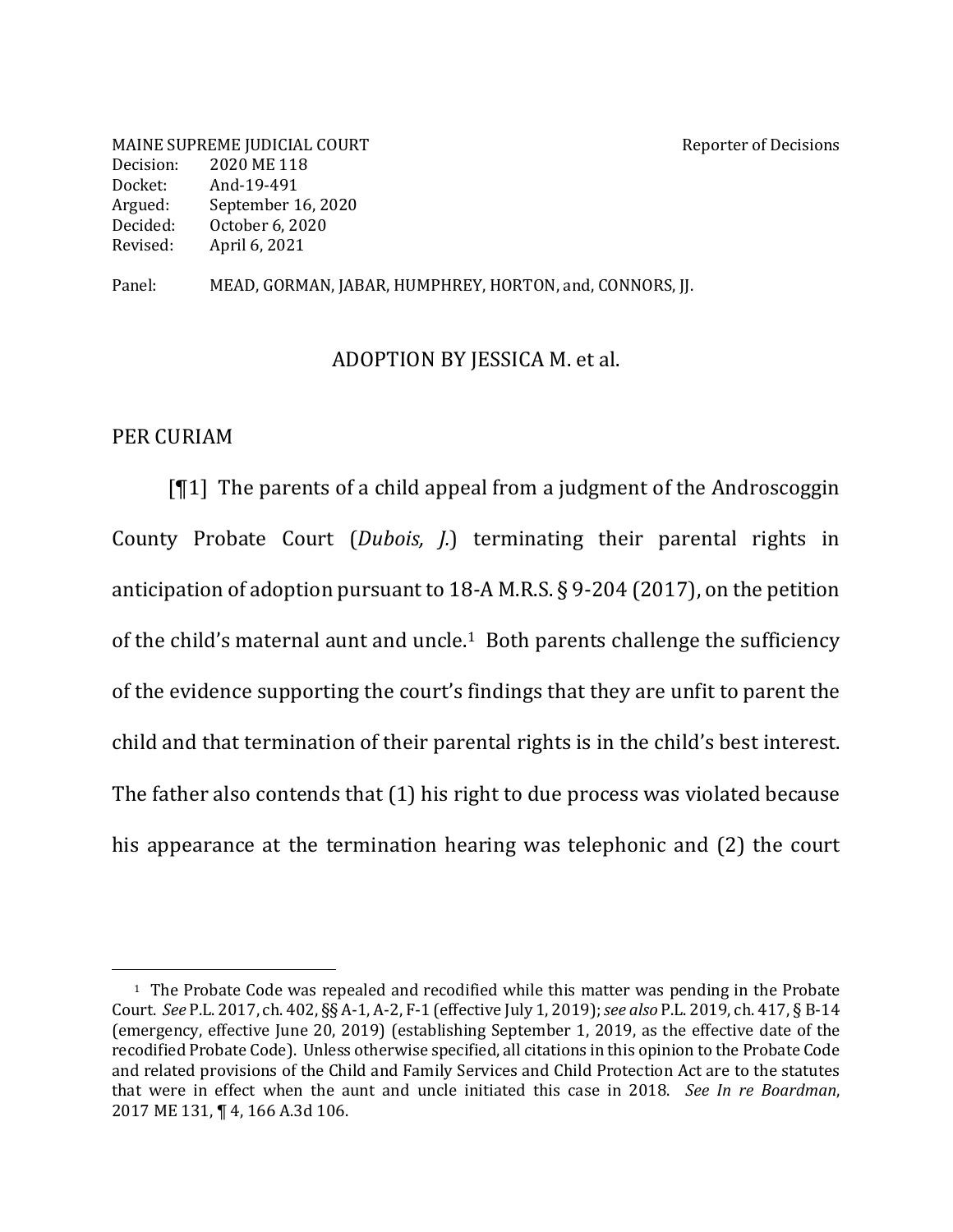abused its discretion by considering a portion of the transcript of his federal criminal sentencing hearing. We affirm the judgment.

#### I. BACKGROUND

[¶2] On March 26, 2018, the aunt and uncle, who are the child's legal guardians, filed petitions for termination of the parents' parental rights and for adoption of the child. *See* 18-A M.R.S. §§ 9-204, 9-301 (2017). They filed an amended petition for termination of parental rights in June 2018. The parents, both of whom were incarcerated at the time, objected, and the court appointed an attorney to represent each of them. In August 2018, after holding a pretrial conference, the court noted on the docket record that the father's attorney was to investigate whether the final hearing could be held in a District Court courtroom because "there [would] be issues with having both parents appear by video for the trial." In a request for approval of expanded work hours filed in December 2018, the father's attorney indicated that she "still need[ed] to ... schedule video attendance with" the federal correctional institution where the father was incarcerated.

 $[$ [ $]$ ] The court held the first two days of a three-day final hearing on April 10 and 11, 2019. The father appeared by telephone. At the beginning of the first day of the hearing, the father requested that the court continue the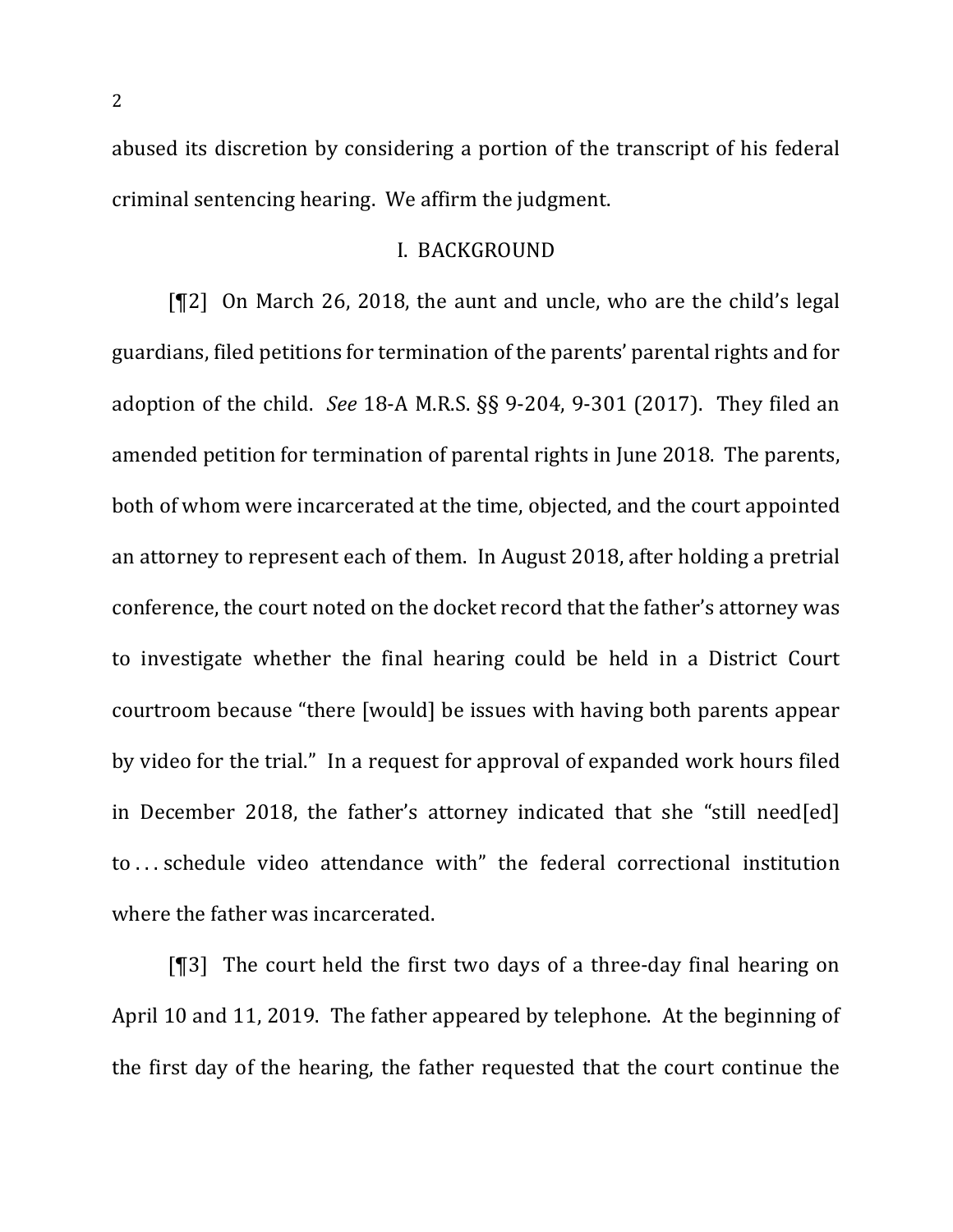hearing to allow more time for him to arrange a video appearance in order to enhance the court's ability to assess his demeanor. The father indicated that the New Jersey prison where he was incarcerated had been unable to set up the technology necessary for a video appearance and that more time might facilitate that process. After he agreed that telephonic participation would suffice, at least during the testimony of some of the aunt and uncle's witnesses, the court denied his request for a continuance. The court permitted recesses as necessary for the father to confer privately with his attorney by telephone and ruled that it would keep the evidentiary record open in case video technology could be arranged at some point during the proceedings.<sup>2</sup>

 $[$ [4] On July 16, 2019, the court sent the parties a notice setting August 13, 2019, as the date for the third day of the hearing.<sup>3</sup> The notice stated,

<sup>&</sup>lt;sup>2</sup> At one point during the extensive discussion of this issue on the record, the father's attorney indicated that the District Court (Lewiston) was capable of establishing a video connection with the federal prison but that "the request would have to come from [the Probate Court] directly to" the District Court. The father's attorney also agreed with the court that it was "not possible" to transport the father for in-person attendance.

The parties did not discuss the issue on the record during the second day of the hearing, but the court later noted on the docket record that the father's attorney was "to inquire with [the] District Court [whether] their system [wa]s compatible with the federal prison system, to allow [the father] to be seen and heard when taking the witness stand." "[I]f so," the court stated, it would "hold the remaining part of [the] trial" in a District Court courtroom.

<sup>&</sup>lt;sup>3</sup> In June 2019, the aunt and uncle had filed a "motion to set trial dates," stating that the Administrative Office of the Courts had approved the father's request for the third day of the hearing to be held in a District Court courtroom, that the District Court still had not provided any information about dates that a courtroom would be available for the hearing, that the father's attorney indicated that she planned to have a test of the video conference system completed but had not yet done so,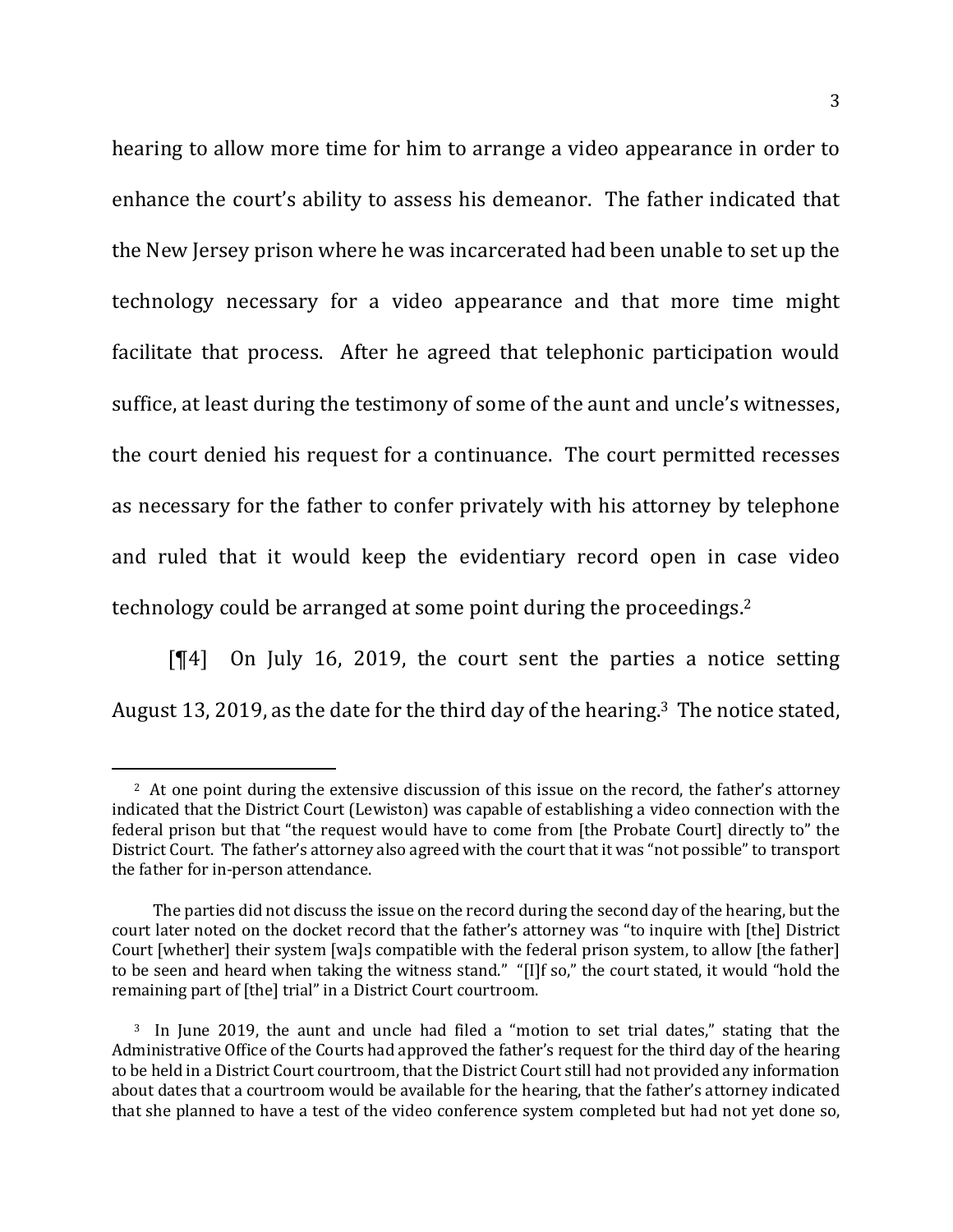"If any party needs to participate telephonically or by video, you must get the necessary contact information to the Court by July 30, 2019, so that we may make the necessary arrangements." Nothing in the record indicates that the father provided this information to the court, and the third day of the hearing proceeded in the Probate Court. The father again requested a continuance, indicating that the federal prison had encountered technological problems that prevented an appearance by video. The court denied that motion and noted on the docket record that the "federal prison was unable to make video conferencing available for" the father.

 $[\![5]\!]$  During the third day of the hearing, the aunt and uncle sought to admit in evidence the transcript of a January 2017 hearing at which the father had been sentenced in federal court after pleading guilty to a crime. The father objected. The parties and the court discussed whether portions of the transcript were subject to judicial notice or were otherwise admissible in evidence. The court first stated that the transcript was admitted "as it relates to the [federal] Court's findings placed on the record . . . [f]or whatever weight that has." Then, after hearing the father's renewed objection, the court ruled that only the portion of the transcript constituting "an order of the [federal]

and that the petitions had been pending for more than a year. The record does not contain any response to this motion from the father. The court granted the motion.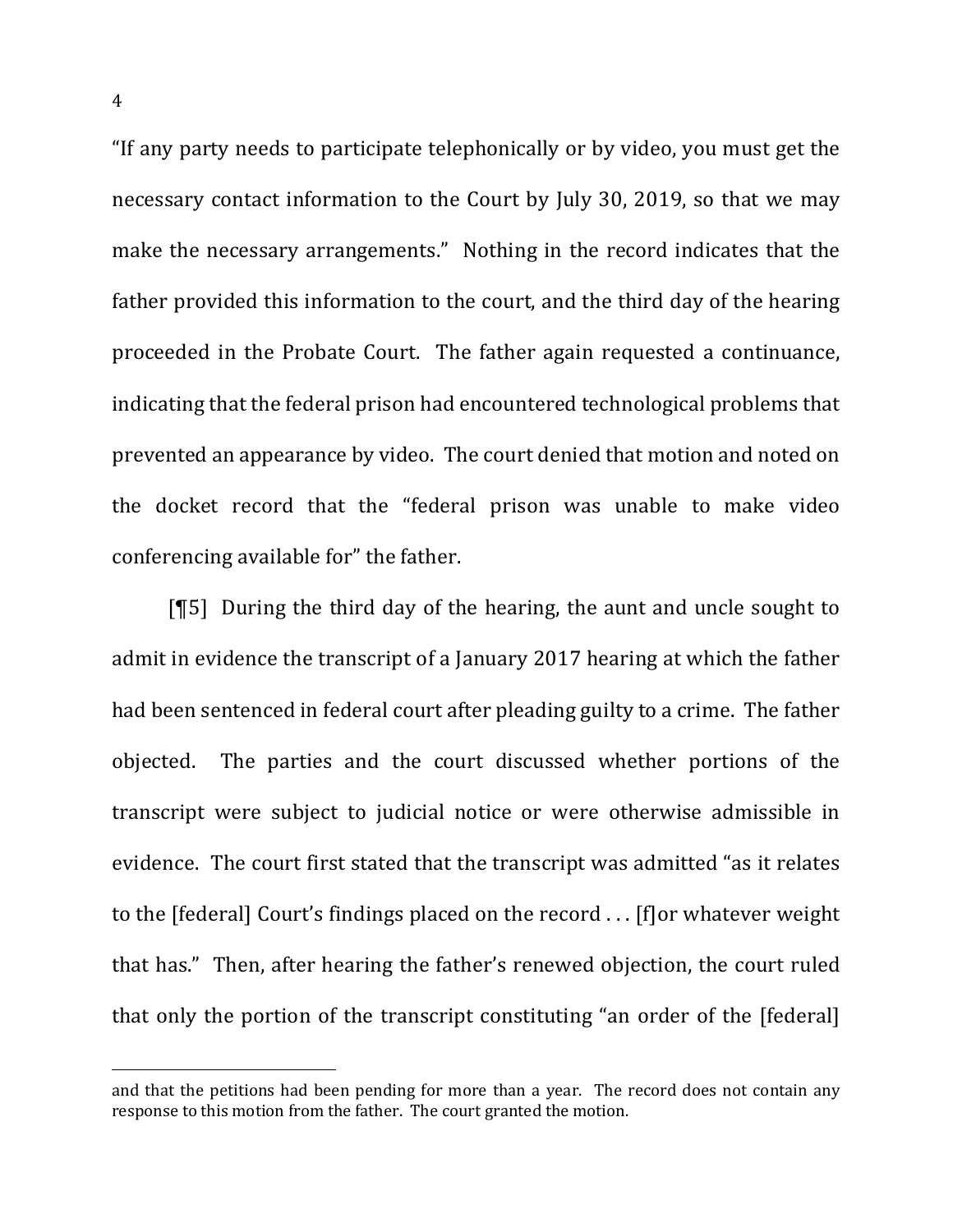court" would be admitted and that the transcript was admitted "conditional[ly]" because "there [was] an issue with respect to which portion

... [could] be construed as an order of the [federal] Court."

 $[$ [6] After the hearing, the court entered a judgment terminating both

parents' parental rights to the child.<sup>4</sup> The court made the following findings,

which, except as noted, are supported by competent evidence in the record.

At the time of  $[$ the child's $]$  birth, both . . . parents were incarcerated and the child came into the custody of the Department of Health and Human Services. [The child] was placed in the care of the maternal grandmother,  $\dots$  and remained in the custody of the Department for approximately two years.

In 2009, after [the father] successfully complet[ed] a court ordered reunification plan, the child protection action was dismissed and [the child] was placed in the care of [the father]. A [p]arental  $[r]$ ights and  $[r]$ esponsibilit $[i]$ es]  $[o]$ rder was entered granting [the father] sole parental rights and responsibilities. Contact between [the child] and [the mother] was . . . on a supervised basis until [the mother] could demonstrate "mental

<sup>&</sup>lt;sup>4</sup> During the hearing, the mother indicated that she had decided to consent to the aunt and uncle's adoption of the child and that she did not want to "challenge any of the [aunt and uncle's] witnesses" at the hearing. She could not sign a consent form before the court, however, see 18-A M.R.S. § 9-204(b) (2017); 22 M.R.S. § 4055(1)(B)(1) (2017), because she had been unable to print the form and was appearing by video. Her attorney also indicated that the mother wished to consent to the adoption "should the Court grant the adoption over [the father's] objections" but that she did *not* wish to concede "that the Court ha[d] grounds to terminate her parental rights." Her attorney said, "[I]f the Court agrees that the adoption will go through, then she consents to that adoption, . . . she will not contest her side of it." The court asked the attorney to remain present in case the mother's decision changed and because "she hasn't officially consented until she signs a form." At the end of the hearing, the mother indicated, through her attorney, that she intended "to consent to the adoption as to herself" but not "as to" the father. The parties and the court agreed to leave the record open for three weeks so that she could submit a written consent form. She did not do so. In her written closing argument, the mother argued that the court should not find that *the father* was unfit and that termination of the parents' rights was not in the child's best interest. She did not present any argument concerning her own fitness as a parent.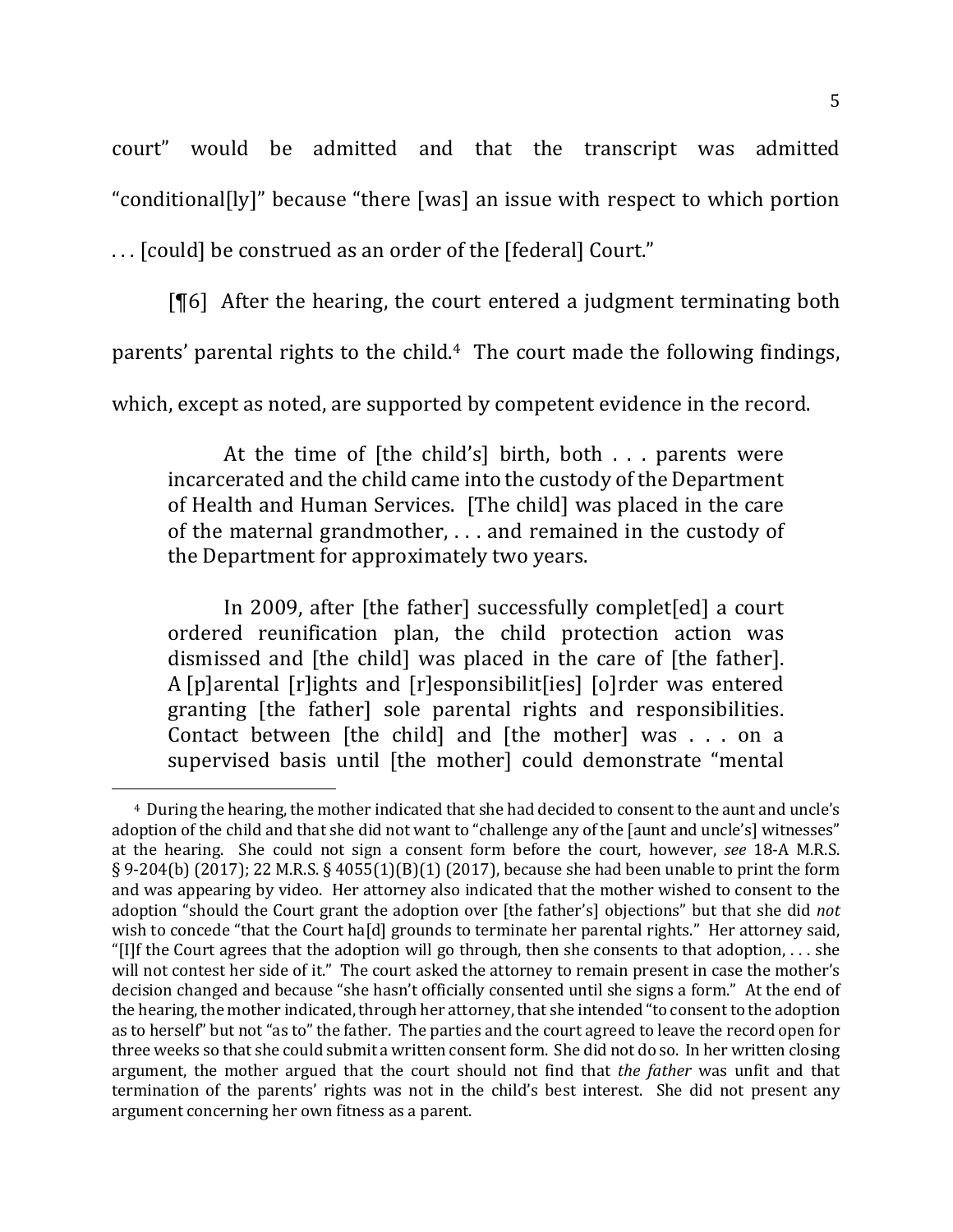health stability, no criminal involvements and sobriety.["] [The mother] left the state of Maine and no evidence was presented that she ever returned for a visit or otherwise. [The mother] has a significant criminal history as well as substance abuse and mental health issues to include suicide attempts. The maternal grandmother  $\ldots$  did not recall a time when [the mother] had gone a year without being incarcerated and has not known of a period when [the mother] ever had stable housing or regular employment. At the time of the hearing, [the mother] was in an Alabama prison. ... [T] here was no evidence presented to indicate [that the mother] has had any meaningful contact whatsoever with [the child] following his birth.... [The mother] has never had a relationship with  $[$ the child $]$  ....

[After the father] was granted custody of  $[$ the child]  $\ldots$  and until [the father's] most recent period of incarceration, [the child] resided with [the father] at various residences in Bangor and Rumford .... [T]he child was reported absent [twenty-eight] times in kindergarten, [seventeen] times in first grade[,] and [thirty-five] times in second grade  $\dots$  [and he] was often tardy. The frequent absences and tardiness adversely affected [the child's] academic and social development. . . . [The child] came to school disheveled and tired, often falling asleep in class.

[The child's] teachers addressed with [the father] concerns regarding [the child's] attendance and school performance without success. . . . It was recommended that [the father] look into [o]ccupational [t]herapy screenings to address [the child's issues].

... [N]o well child checks occurred after age [four] and [the child] received minimal medical treatment despite evidence of treatable health conditions. When [the child] came to live with [the p]etitioners, he had [several untreated medical issues], all of which were resolved with medical treatment.

. . . .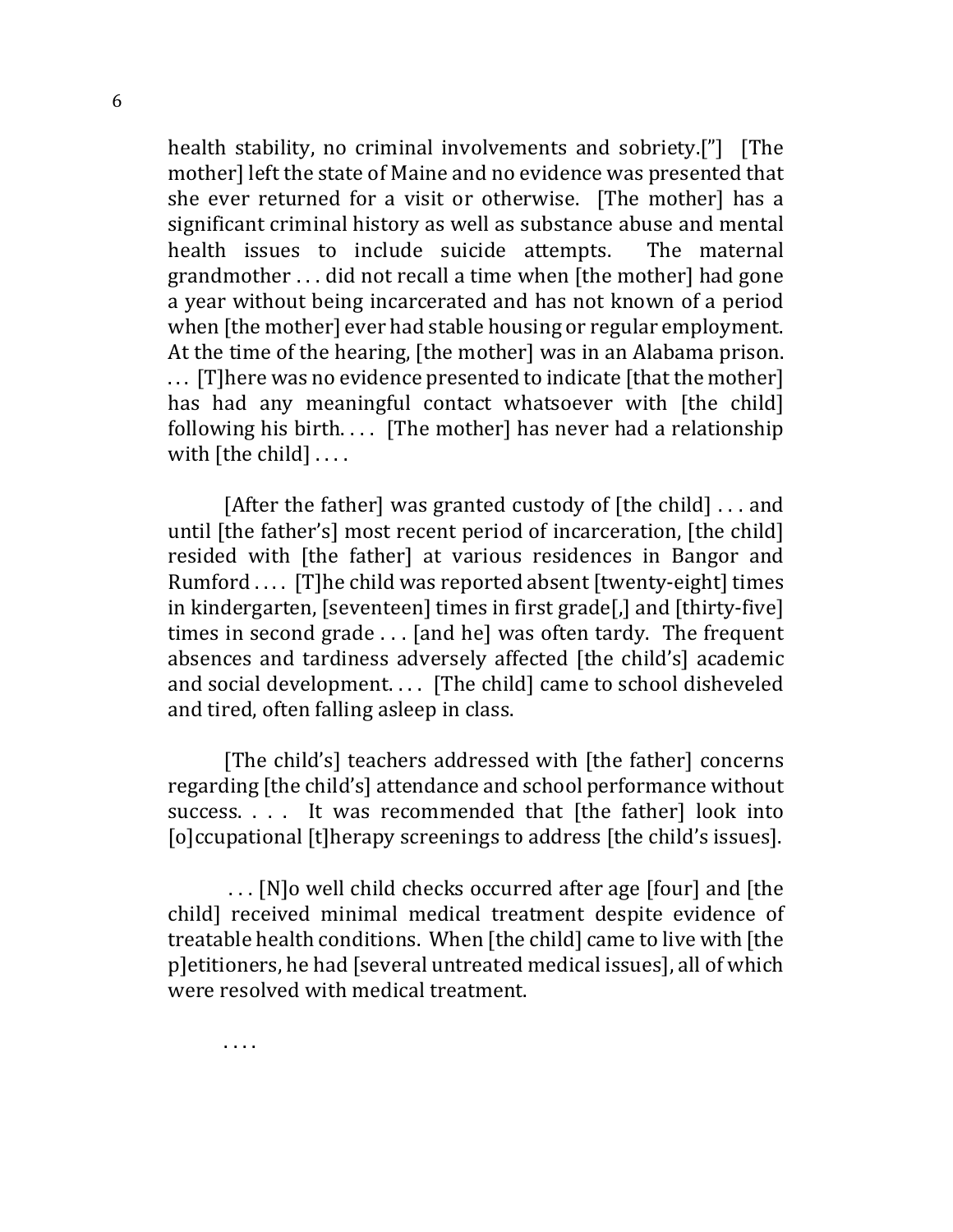At trial, [the father] testified that he had no concerns for [the child's] development or medical needs at the time when [the child] was left in the care of the maternal grandmother.

... On January 23, 2017, [the father] was adjudicated guilty of conspiracy to distribute and possess with intent to distribute 280 grams or more of cocaine base. [The father] was sentenced to a period of [sixty] months in prison followed by [three] years of supervised release. [The father] will not be released [from prison] until November 2020 at the earliest. [The father] testified that he will not be in a position to provide for [the child's] needs until the completion of his supervised release  $\ldots$ . [The child] will be thirteen years old if [the father] is released in November 2020 and sixteen years old when [the father] completes his supervised release requirement.

At [the father's] request, the maternal grandmother provided [the child's] care beginning [in] June 2016. For the next year [the father] sent [the child] a few letters and called a few times.

In May 2017, [the child] moved in with the [aunt and uncle,] who ... were granted guardianship of  $[$ the child $]$  in January 2018. Initially, [the aunt and uncle] paid for [a] text [messaging] service to allow communication between [the father] and [the child]. [The father's] texts were sporadic and often weeks would go by between texts. Although [the child] was free to initiate contact with [the father], he did not do so. In June  $2018$ ,<sup>[5]</sup> the [aunt and uncle] terminated the text service [based on the father's] sporadic use, [the child's] non-use and [the child's] reaction to the text messages.

Since May 2017, [the aunt and uncle] received four letters from [the father], all of which were received after the ... petitions [for adoption and termination of parental rights] were filed and discovery was served.

<sup>&</sup>lt;sup>5</sup> The evidence admitted on this topic suggested that the aunt and uncle stopped paying for the text messaging service in March or April 2018.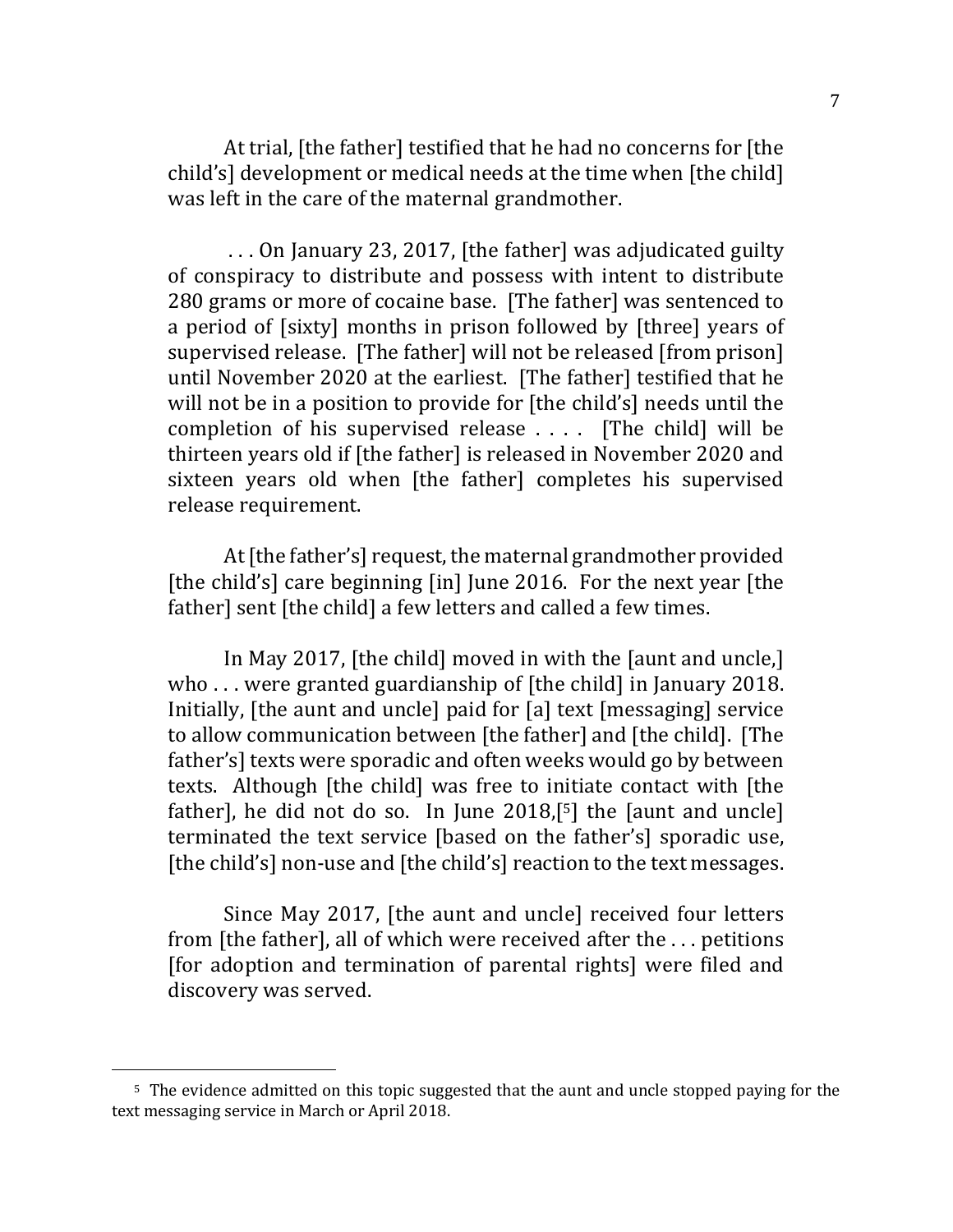... While in the [aunt and uncle's] care, [the child] has progressed academically. [He] comes to school prepared with his homework completed and is now performing at grade level. He is engaged in sports, which has helped him grow physically, emotionally and socially. [He] is in counseling and working with an occupational therapist. He is wearing ... orthotics.

The faunt and unclel have provided [the child] with a structured and safe home environment and are meeting all of his developmental, physical, education[al], extracurricular, social, financial and emotional needs. [The child] has developed a close bond with  $[the$  aunt and uncle $]$  as well as his half-sister  $\dots$ .

(Footnotes omitted.)

 $\P$ 7] The court ultimately found that both parents abandoned the child,  $6$ that the father would not "be in a position to meet the needs of [the child] within a time reasonably calculated to meet [the child's] needs," and that termination of the parents' parental rights is in the child's best interest. *See* 18-A M.R.S.  $\S 9-204(b)$ ; 22 M.R.S.  $\S 4055(1)(A)(2)$ ,  $(B)(2)(a)$ ,  $(b)(ii)$ , (iii) (2017). Neither parent filed a motion for further findings, *see* M.R. Prob. P. 52; M.R. Civ. P. 52(b), or any other post-trial motion. See Adoption by Stefan S., 2020 ME 5,  $\P\P$  2-3, 223 A.3d 468; *Guardianship of Ard*, 2017 ME 12, ¶ 15, 154 A.3d 609 ("In the absence of a motion for findings of fact, *see* M.R. Civ. P. 52(a), we assume that the court found all of the facts needed to support its decision if those facts are

 $6$  We are not persuaded by the father's argument that the court did not make clear whether it found that the father had abandoned the child. See Adoption of Lily T., 2010 ME 58, ¶ 22, 997 A.2d 722; see also 18-A M.R.S. § 9-204(b); 22 M.R.S. § 4002(1-A) (2017).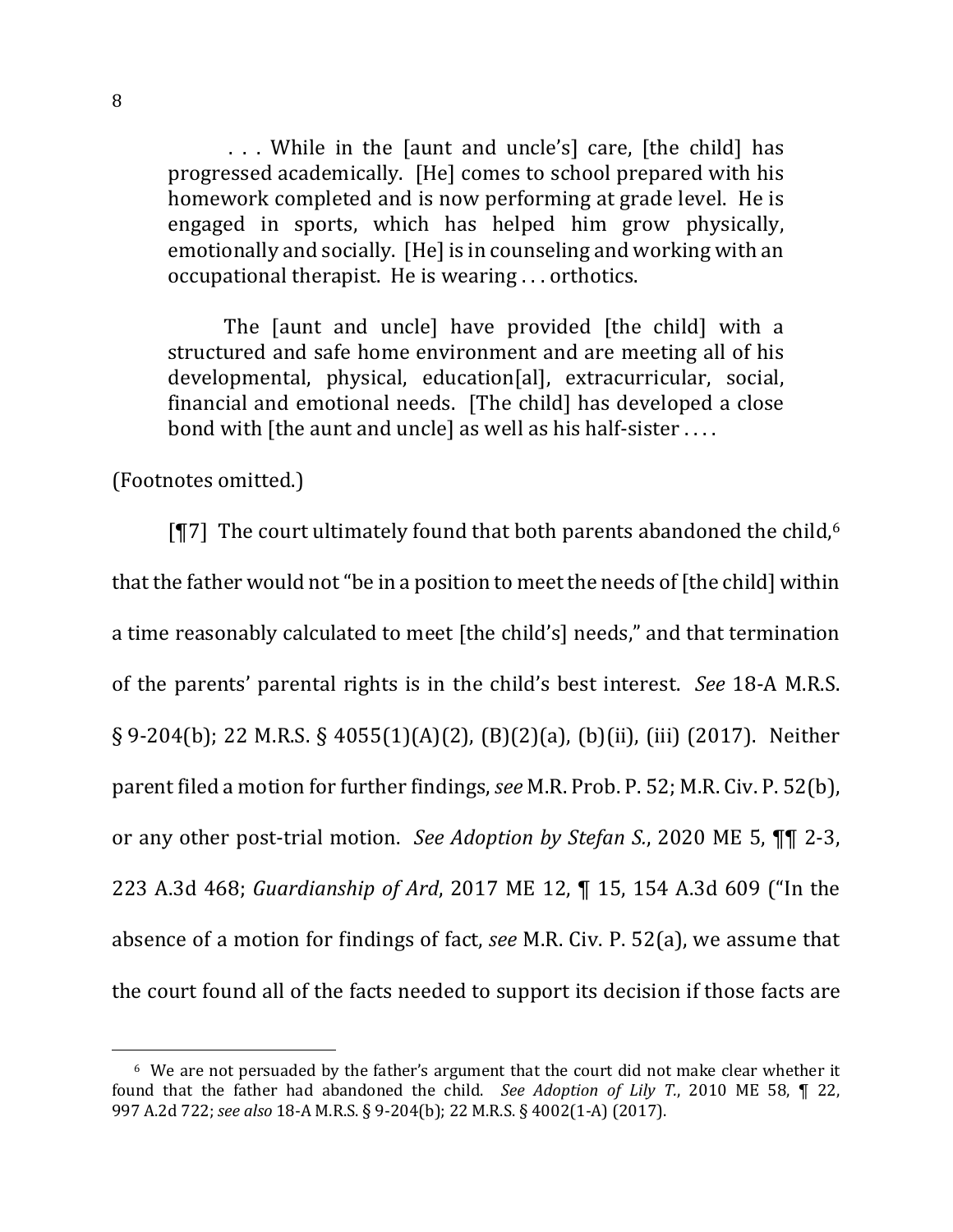supported by competent evidence." (footnote omitted) (quotation marks omitted)). The parents timely appealed.<sup>7</sup> See 18-A M.R.S.  $\S$  1-308 (2017); M.R. App. P.  $2B(c)(1)$ .

#### II. DISCUSSION

A. Due Process

 $[$ <del>[</del>[8] The father argues that he was deprived of his right to due process because the court denied his request to continue the hearing so that he could

2. What factors, circumstances and public policies may, or must, a court consider when determining whether termination is in the child's best interest?

3. What effect does the parent's incarceration—as opposed to another reason for the parent's inability to care for the child, such as employment, military service, or deportation—have on the analysis of parental unfitness and the child's best interest?

4. Should a court's consideration of a petition for termination of parental rights take into account that the action has been initiated by a party other than the State?

5. What is the relevance, if any, of the extent of the absent parent's role in actively arranging for a guardianship (or other childcare placement)?

Briefs of amici curiae were submitted by Disability Rights Maine and Kristina R. Dougherty, Esq.

<sup>&</sup>lt;sup>7</sup> We invited briefs of amici curiae on the following questions:

When a parent is unable, at least temporarily, personally to provide direct care of a child, and when the child is being cared for safely and appropriately by relatives under a guardianship (or a power of attorney or similar arrangement),

<sup>1.</sup> What factors, circumstances and public policies may, or must, a court consider when determining whether that parent is "unfit" for purposes of terminating the parent's parental rights upon a petition by the guardians to adopt the child?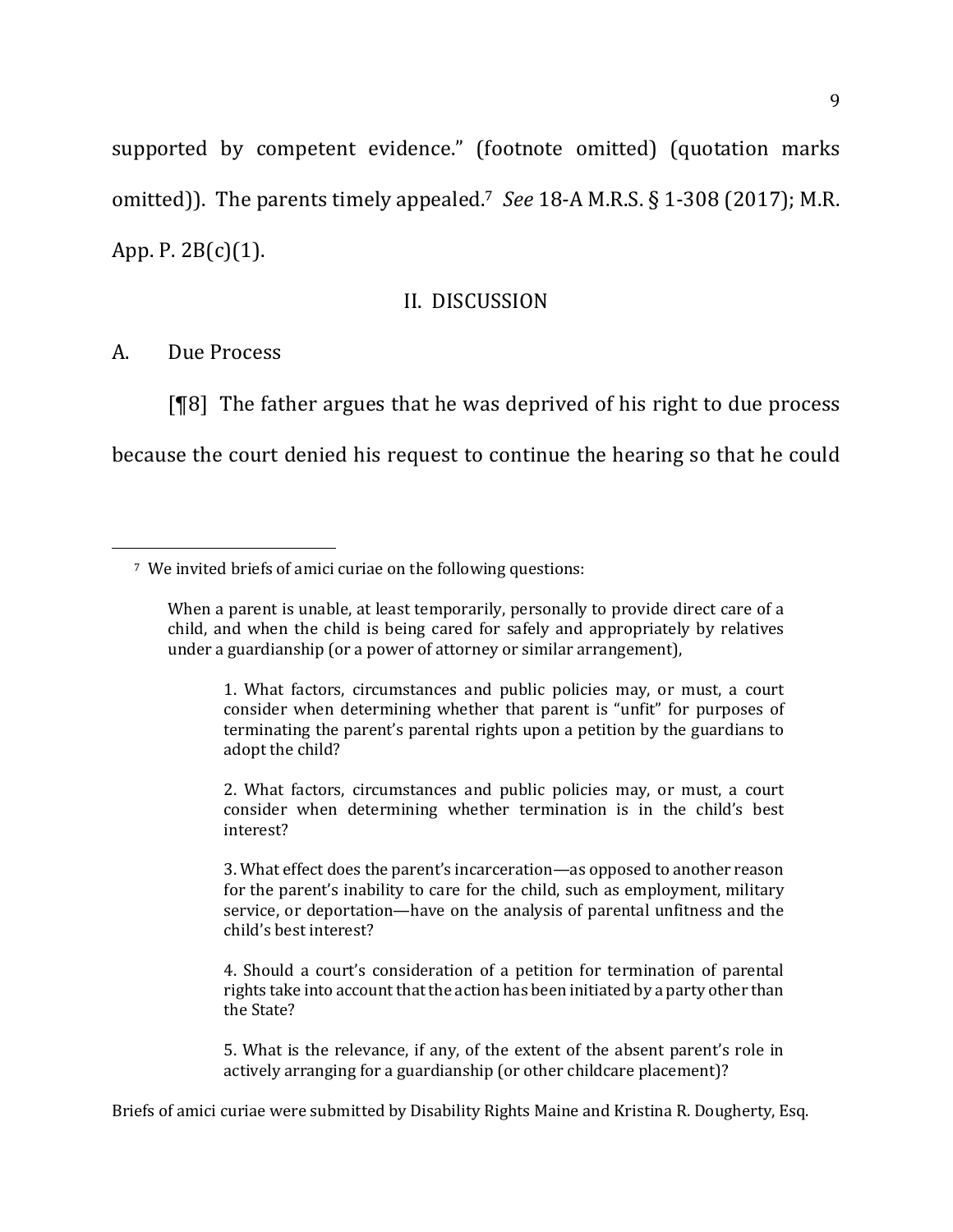make further attempts to arrange his participation by video instead of by telephone, and the court therefore could not "visibly assess [the father's] demeanor and credibility." In general, we review the denial of a motion to continue for an abuse of discretion. *In re A.M.*, 2012 ME 118,  $\P$  14, 55 A.3d 463. "When due process is implicated, we review such procedural rulings to determine whether the process struck a balance between competing concerns that was fundamentally fair." *Id.* (quotation marks omitted).

 $[$ [9] "The fundamental requirement of due process is the opportunity to be heard at a meaningful time and in a meaningful manner." Mathews v. *Eldridge*, 424 U.S. 319, 333 (1976) (quotation marks omitted). Due process is a "flexible concept" that we analyze in the context of the "particular situation" at hand. *In re A.M.*, 2012 ME 118,  $\P$  15, 55 A.3d 463 (quotation marks omitted). Three factors must be considered in determining whether a due process violation occurred:

First, the private interest that will be affected by the official action; second, the risk of an erroneous deprivation of such interest through the procedures used, and the probable value, if any, of additional or substitute procedural safeguards; and finally, the Government's interest, including the function involved and the fiscal and administrative burdens that the additional or substitute procedural requirement would entail.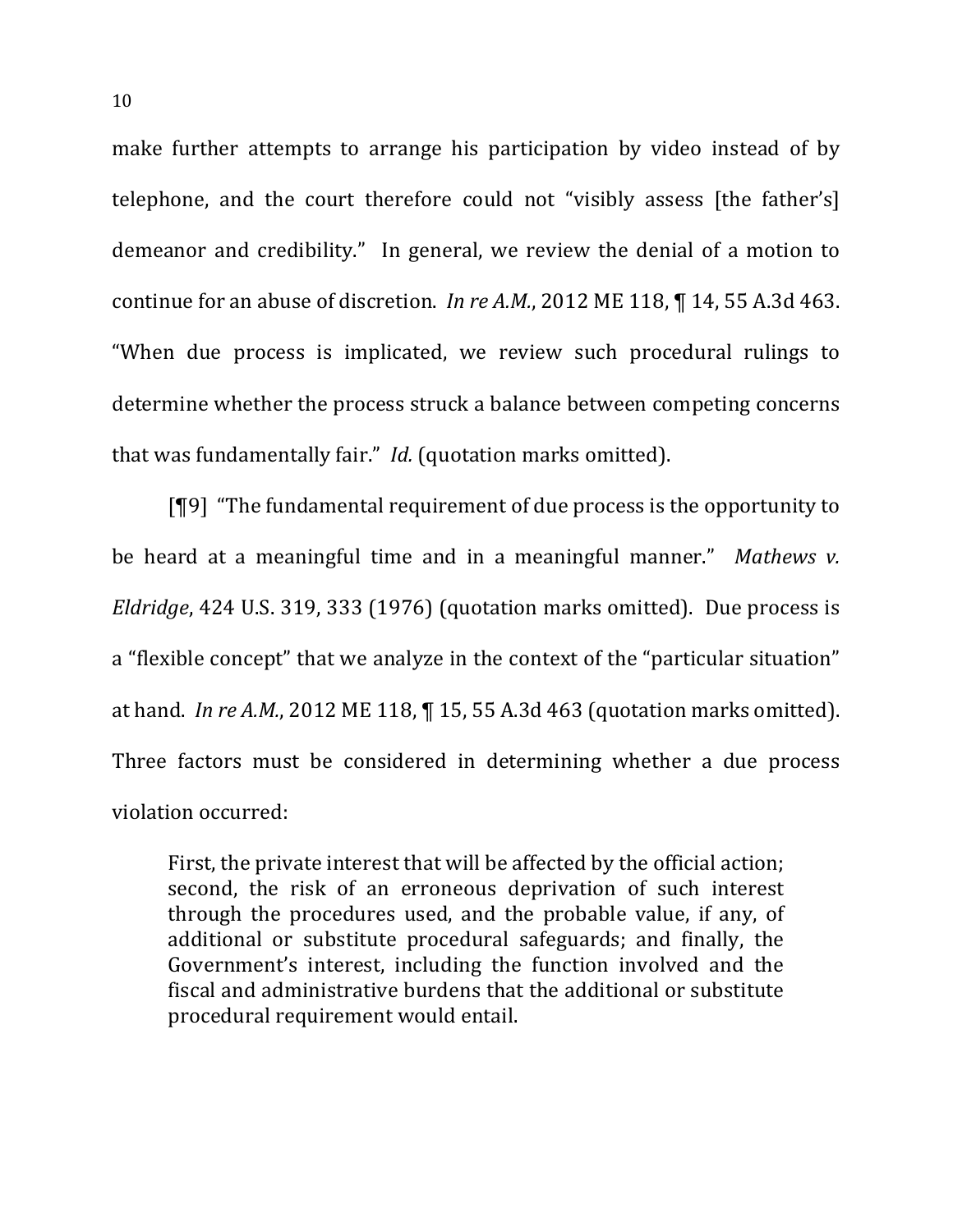*Mathews*, 424 U.S. at 335; *accord In re A.M.*, 2012 ME 118, 15, 55 A.3d 463; *In re* Randy *Scott B.*, 511 A.2d 450, 452-53 (Me. 1986). In the context of a hearing held to determine whether parental rights must be terminated, "due process requires: notice of the issues, an opportunity to be heard, the right to introduce evidence and present witnesses, the right to respond to claims and evidence, and an impartial factfinder." In re  $A.M., 2012 \, \text{ME}$  118,  $\P$  16, 55 A.3d 463 (quotation marks omitted).

 $[10]$  The father does not contend that he was deprived of notice of the issues or an impartial fact-finder, or that he was prevented from responding to evidence. We therefore focus on the question of whether his telephonic participation deprived him of a meaningful opportunity to be heard.

 $[\P 11]$  In *In re A.M.*, we considered a termination hearing at which the parent did not appear at all. *Id.* **¶** 5-10, 13-27. The parent had been arrested the night before the hearing and could not be transported to court because she had been under the influence of cocaine and bath salts and "remained incoherent." *Id.*  $\P\P$  6-7. The court denied the mother's motion to continue the hearing and eventually ordered the termination of her parental rights. *Id.*  $\P$ , 10. In examining her due process argument on appeal, we explained that

[w]hen a parent is known to be incarcerated in advance of a hearing, the court must, upon request by the parent, *provide a*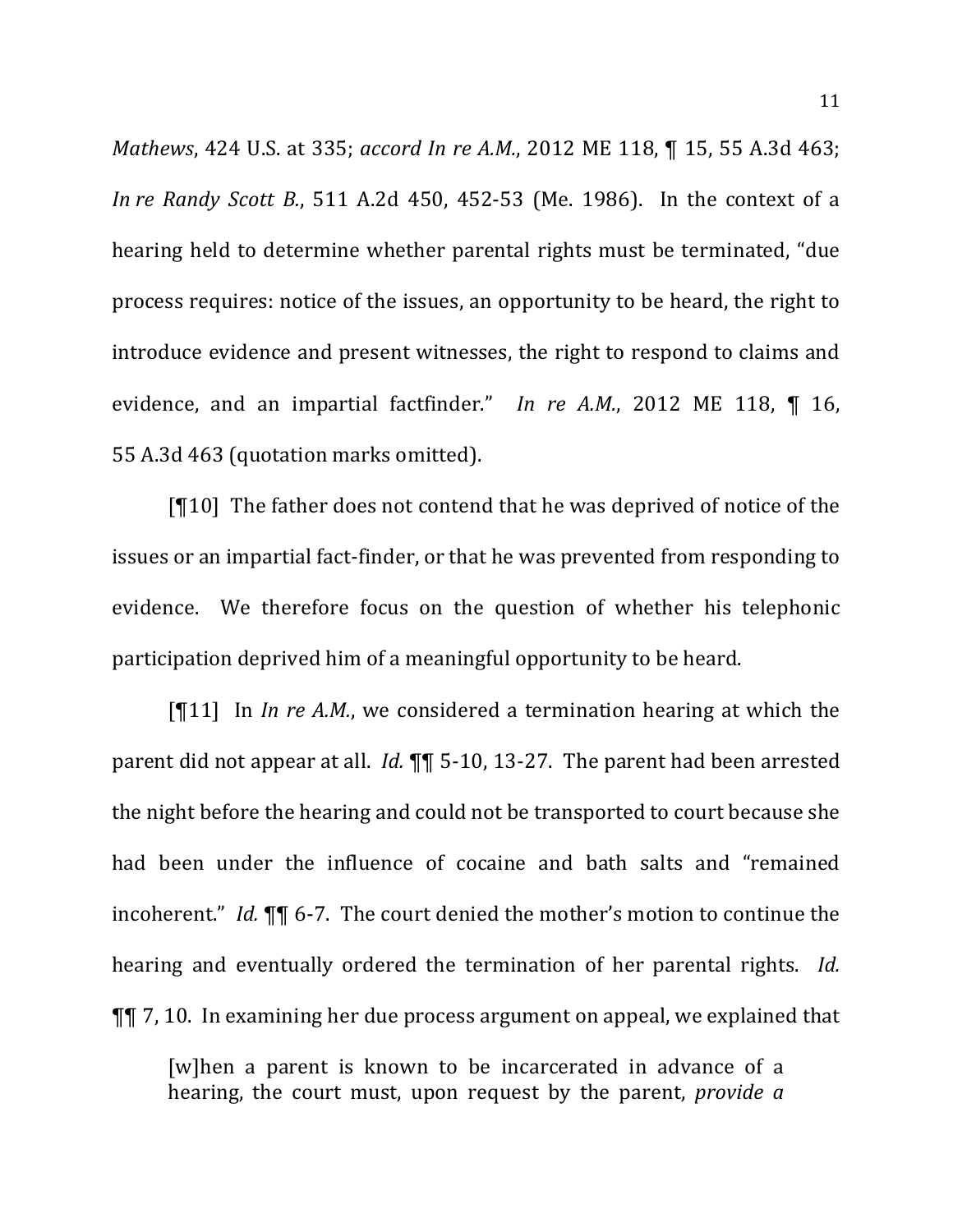*meaningful opportunity for the parent to participate in the hearing whether in person, by telephone or video, through deposition, or by other means* that will reasonably ensure an opportunity for the parent to be meaningfully involved in the hearing.

*Id.*  $\P$  20 (emphasis added). We described "alternative means" by which a parent not physically present<sup>8</sup> could participate, including "[t]hrough a request for contemporaneous or periodic consultation with counsel during the hearing." *Id.* ¶ 22.

 $[T12]$  The process that the court fashioned in this case was sufficient to offer a meaningful opportunity to be heard and to protect the father's right to a fair hearing. Even accepting the notion that the physical presence of a witness may enhance a fact-finder's ability to make credibility determinations,<sup>9</sup> as we mentioned in *In re A.M.*, *id.*  $\P$  20 n.2, we decline to hold that the court was required to grant the father's motion to continue in the particular circumstances of this case. The father was provided with notice of all of the

<sup>&</sup>lt;sup>8</sup> We noted that "[d]ue process does not require that a parent be physically present at the termination hearing, as long as notice of the hearing was given in a manner calculated to give actual notice and the parent had an *opportunity* to be heard." In re A.M., 2012 ME 118, ¶ 18, 55 A.3d 463 (quotation marks omitted).

<sup>&</sup>lt;sup>9</sup> We note, however, the Massachusetts Supreme Judicial Court's recent holding that a trial court did not err by empaneling a person who was blind as a juror in a criminal case where "the identification of the perpetrator was not in question." *Commonwealth v. Heywood*, 484 Mass. 43, 46 (Mass. 2020); *see Morales v. Artuz*, 281 F.3d 55, 61 & n.3 (2d Cir. 2002) (describing the idea "that demeanor is a useful basis for assessing credibility" as "grounded perhaps more on tradition than on empirical data" and discussing social science research on the topic).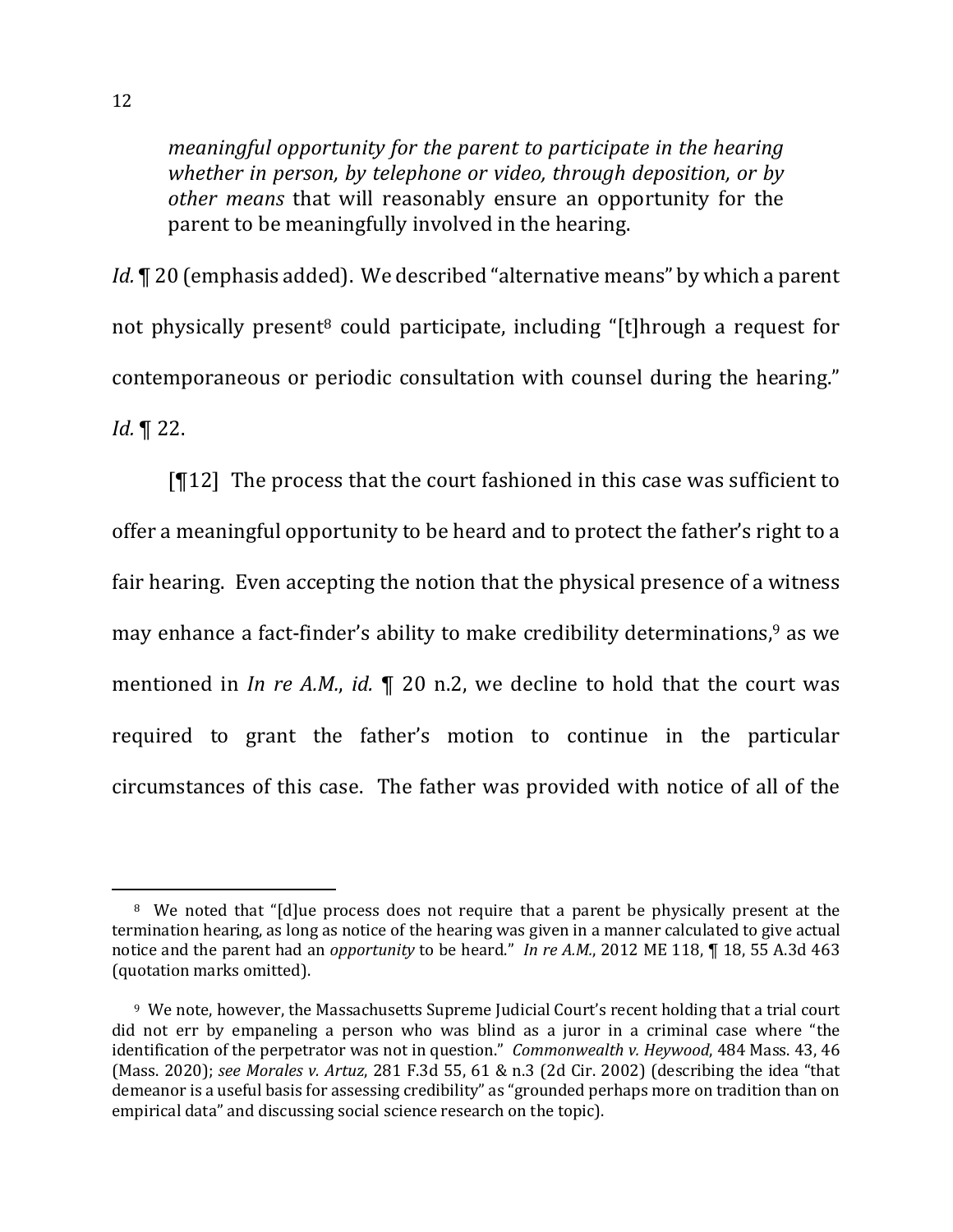hearing dates. The court facilitated his participation by telephone, and he was represented by an attorney who was physically present in the courtroom and who cross-examined the aunt and uncle's witnesses. *See In re Alijah K.*, 2016 ME 137,  $\P$  4, 147 A.3d 1159. The court made clear that it would take recesses to permit the father to consult with his attorney privately whenever he wished to do so. By the time the first day of the hearing began, the matter had been pending for more than a year, but the father waited until the parties and witnesses were assembled to move to continue the hearing. The court agreed to keep the record open in case a video connection could be established. Although four months elapsed between the second and third days of the hearing, during which the record remained open, the father did not secure arrangements for the trial to be held in a District Court courtroom and again did not move to continue the hearing until after it had begun. The father provided no proffer that a continuance would, in fact, result in the court's ability to view a live video of the father. Under these circumstances, the court's process struck a fair balance among the competing concerns of the need to consider the father's testimony, the need to provide a timely determination for all of the parties involved, and the father's significant interest in a fair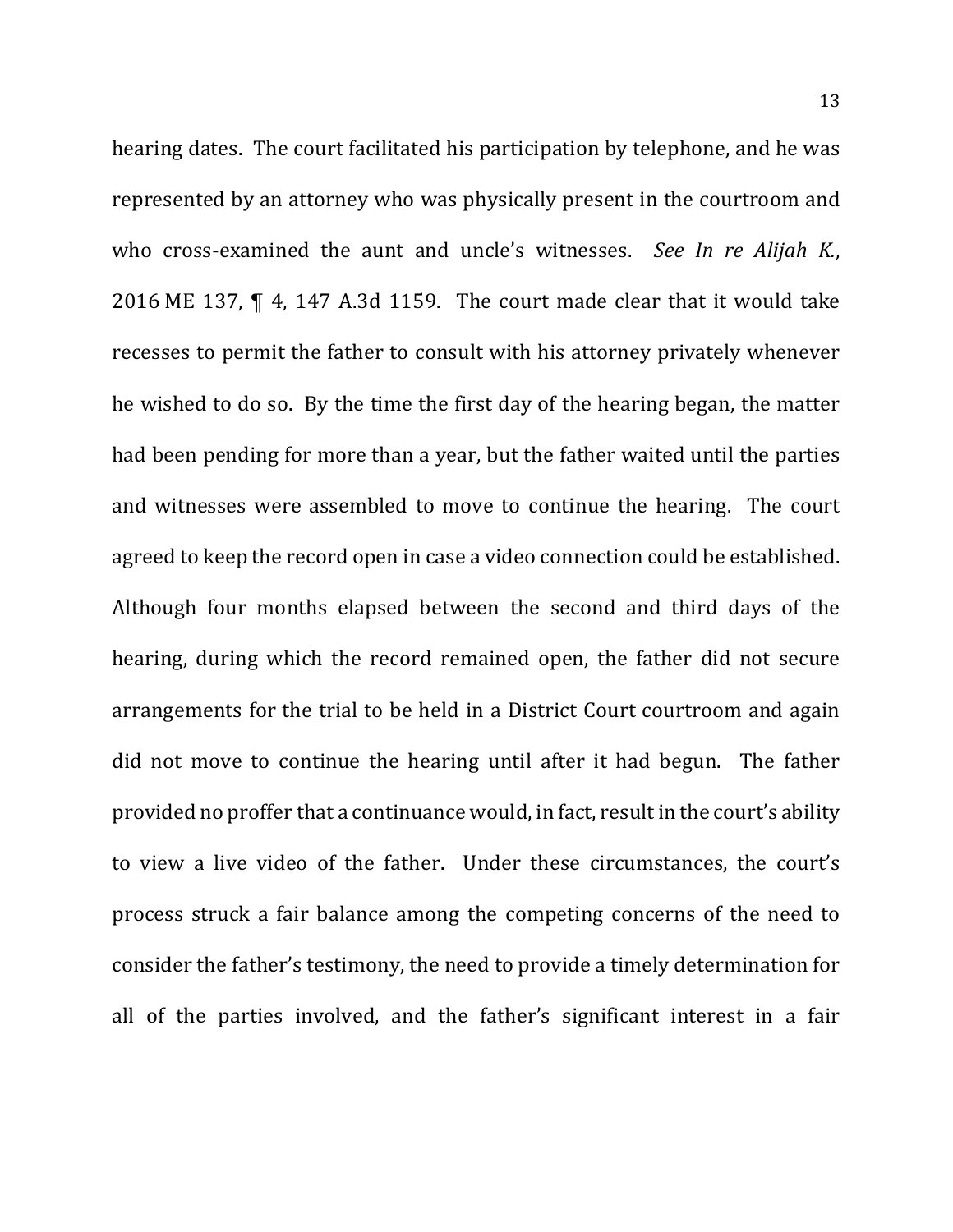proceeding. See In re A.M., 2012 ME 118,  $\P\P$  26-27, 55 A.3d 463; In re Randy *Scott B.*, 511 A.2d at 453-54.

B. Evidentiary Ruling

[ $\P$ 13] The father argues that the court erred by taking judicial notice of, or otherwise considering as evidence, some portion of the transcript of the father's sentencing hearing in federal court.<sup>10</sup> We review evidentiary rulings for clear error or an abuse of discretion. *State v. Churchill*, 2011 ME 121,  $\P$  6, 32 A.3d 1026. "A court abuses its discretion in ruling on evidentiary issues if the ruling arises from a failure to apply principles of law applicable to a situation resulting in prejudice." State v. Hussein, 2019 ME 74, ¶ 10, 208 A.3d 752 (quotation marks omitted).

 $[\mathcal{T}14]$  We note that the court would have erred if it had taken judicial notice of *findings* issued by the federal court as reflected in the sentencing transcript. A court "may judicially notice a fact that is not subject to reasonable dispute because it  $\ldots$  [i]s generally known within the trial court's territorial jurisdiction; or  $\dots$  [c]an be accurately and readily determined from sources

 $10$  We do not address the father's argument relating to the authenticity of the transcript, which he has raised for the first time on appeal. *See, e.g., Cyr v. Cyr*, 432 A.2d 793, 797 (Me. 1981) ("No principle is better settled than that a party who raises an issue for the first time on appeal will be deemed to have waived the issue  $\dots$ .").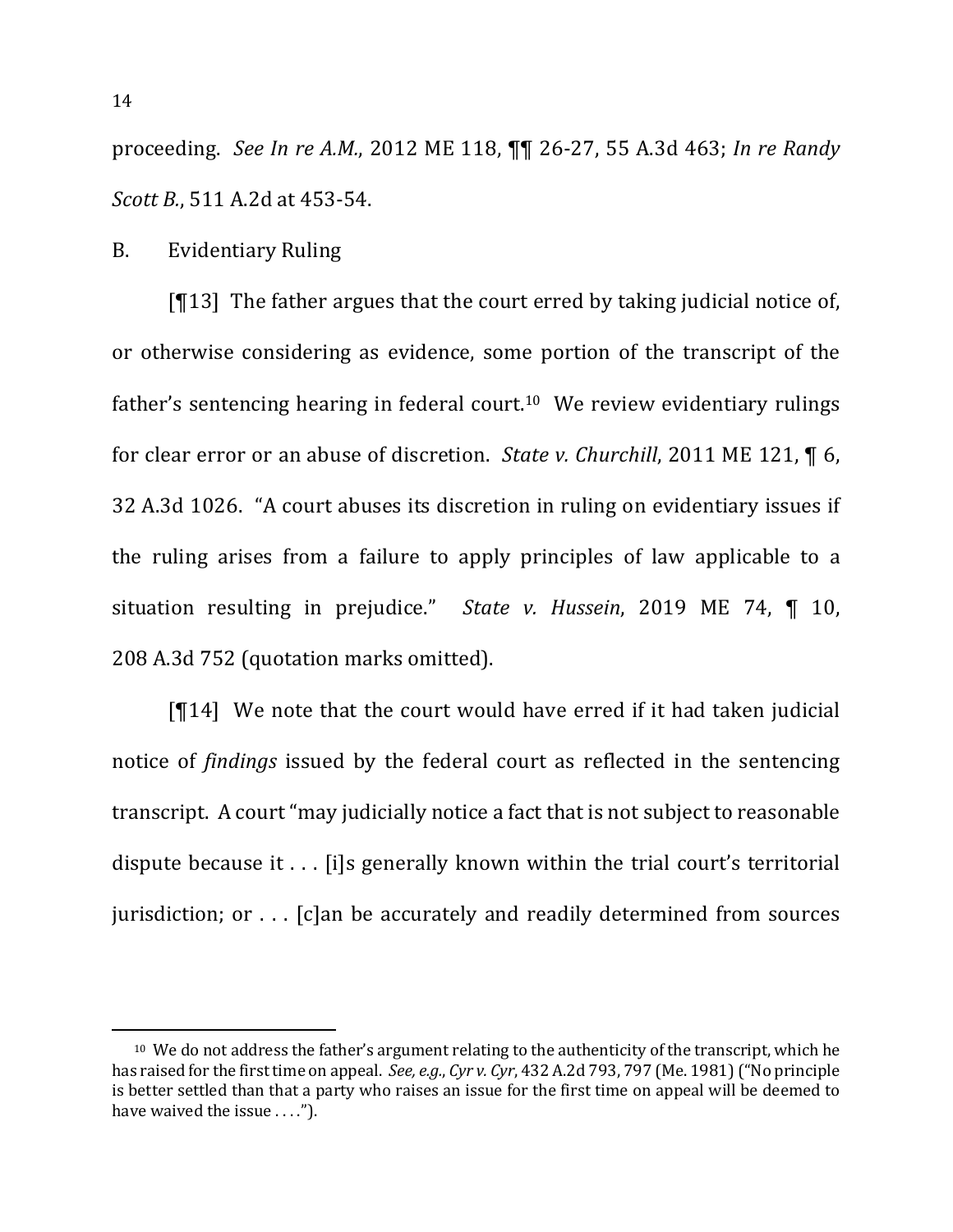whose accuracy cannot reasonably be questioned." M.R. Evid.  $201(b)$ . As we have explained,

When a court takes judicial notice of a final judgment, from a Maine court or another court of competent jurisdiction, ... that "notice" is limited to the existence of the judgment, and the action of the court. A court may take notice of another court's order only for the limited purpose of recognizing the judicial act that the order represents or the subject matter of the litigation.

*In re Jonas*, 2017 ME 115, ¶ 38 n.10, 164 A.3d 120 (alteration omitted) (quotation marks omitted). "[T]he *factual findings* contained within a judgment are not appropriate subjects for judicial notice," *id.*, unless "those findings meet the requirements of collateral estoppel," *Cabral v. L'Heureux*, 2017 ME 50, ¶ 11, 157 A.3d 795.<sup>11</sup> Contrary to the aunt and uncle's assertion, the requirements of collateral estoppel were not met here, where the federal sentencing court operated under a less stringent burden of proof than did the Probate Court. See *Grogan v. Garner*, 498 U.S. 279, 284-85 (1991) (explaining that a fact found pursuant to the standard of proof by a preponderance of the evidence cannot be given collateral estoppel effect in a subsequent proceeding in which the proponent must meet the standard of proof by clear and convincing evidence),

 $11$  The "unique evidentiary treatment" permitting a judge to take judicial notice of evidence and findings from prior proceedings *before the same judge* in a unified child protection proceeding plainly does not apply here. *Cabral v. L'Heureux*, 2017 ME 50, ¶ 10 n.3, 157 A.3d 795; *see In re Scott S.*, 2001 ME 114,  $\P\P$  12-16, 775 A.2d 1144.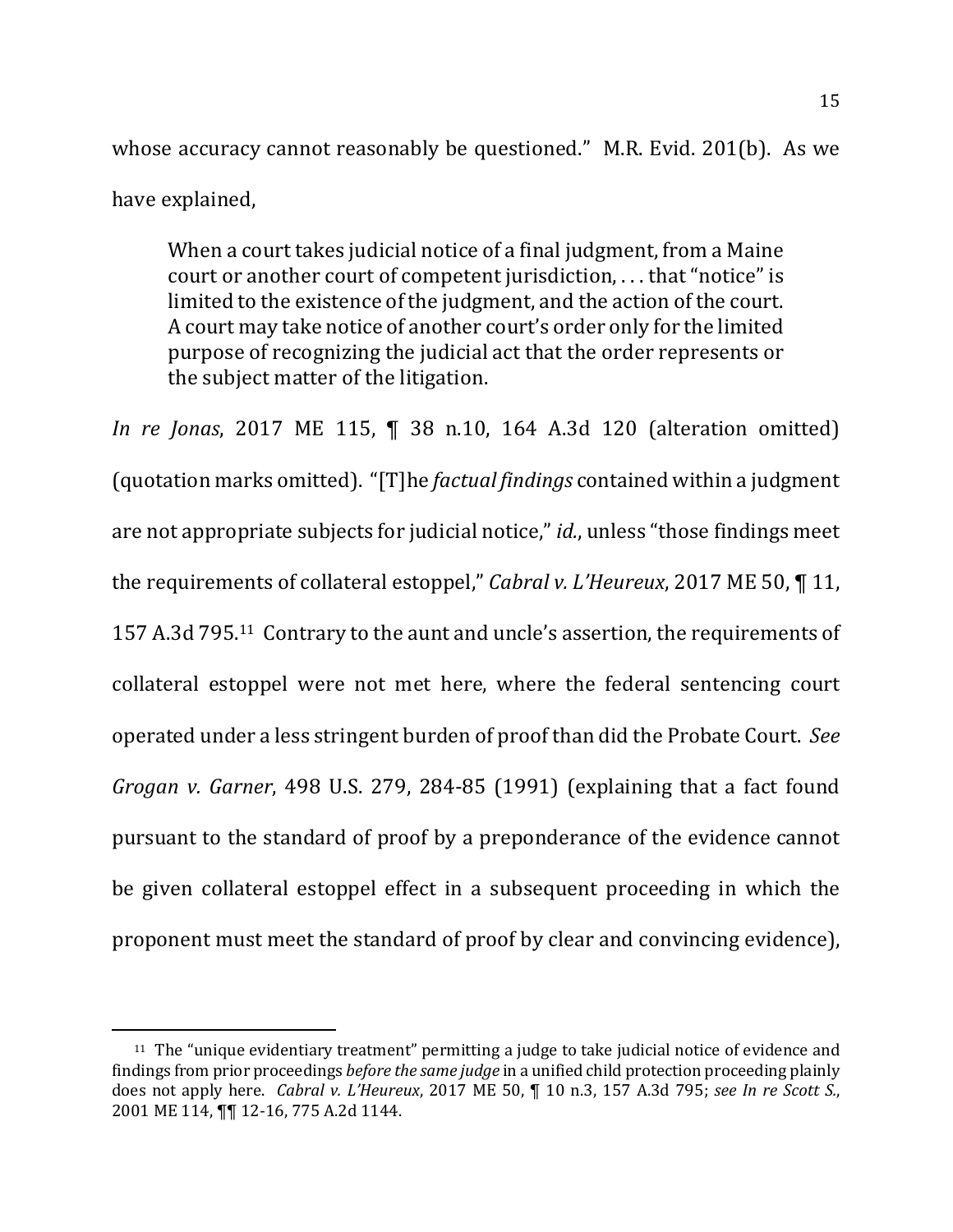*superseded in part by statute*, Sarbanes-Oxley Act of 2002, Pub. L. No. 107-204, 116 Stat. 801, *as recognized in Osborne v. Kakas*, No. 17-CV-00254, 2018 U.S. Dist. LEXIS 42729, at \*3-4 (E.D. Tex. Feb. 15, 2018); Restatement (Second) of Judgments  $\S$  28(4) (Am. Law Inst. 1982); see also 18-A M.R.S. § 9-204(b); 22 M.R.S. § 4055(1)(B)(2) (2017) (establishing that the court must make unfitness and best interest findings by clear and convincing evidence in order to terminate parental rights); *United States v. Cox*, 851 F.3d 113, 120  $(1st Cir. 2017)$  ("[T]he preponderance-of-the-evidence baseline for considering sentencing facts has long been established in this circuit.").

 $[15]$  Here, however, the record indicates that to the extent that the court ultimately considered any portion of the transcript as evidence, it considered only the sentence imposed. Upon the father's first objection, the court initially stated that it would "admit" the transcript "as it relate[d] to the [federal] Court's findings placed on the record ... [f]or whatever weight that has to the proceedings." After the father renewed his objection, however, the court ruled that "if it's not an order of the [federal] Court, then it's not coming in. But the order of the Court comes in  $\dots$ ." At the end of the hearing, when reviewing with the parties the evidence that would be considered, the court noted that its admission of the transcript was "conditional" because "there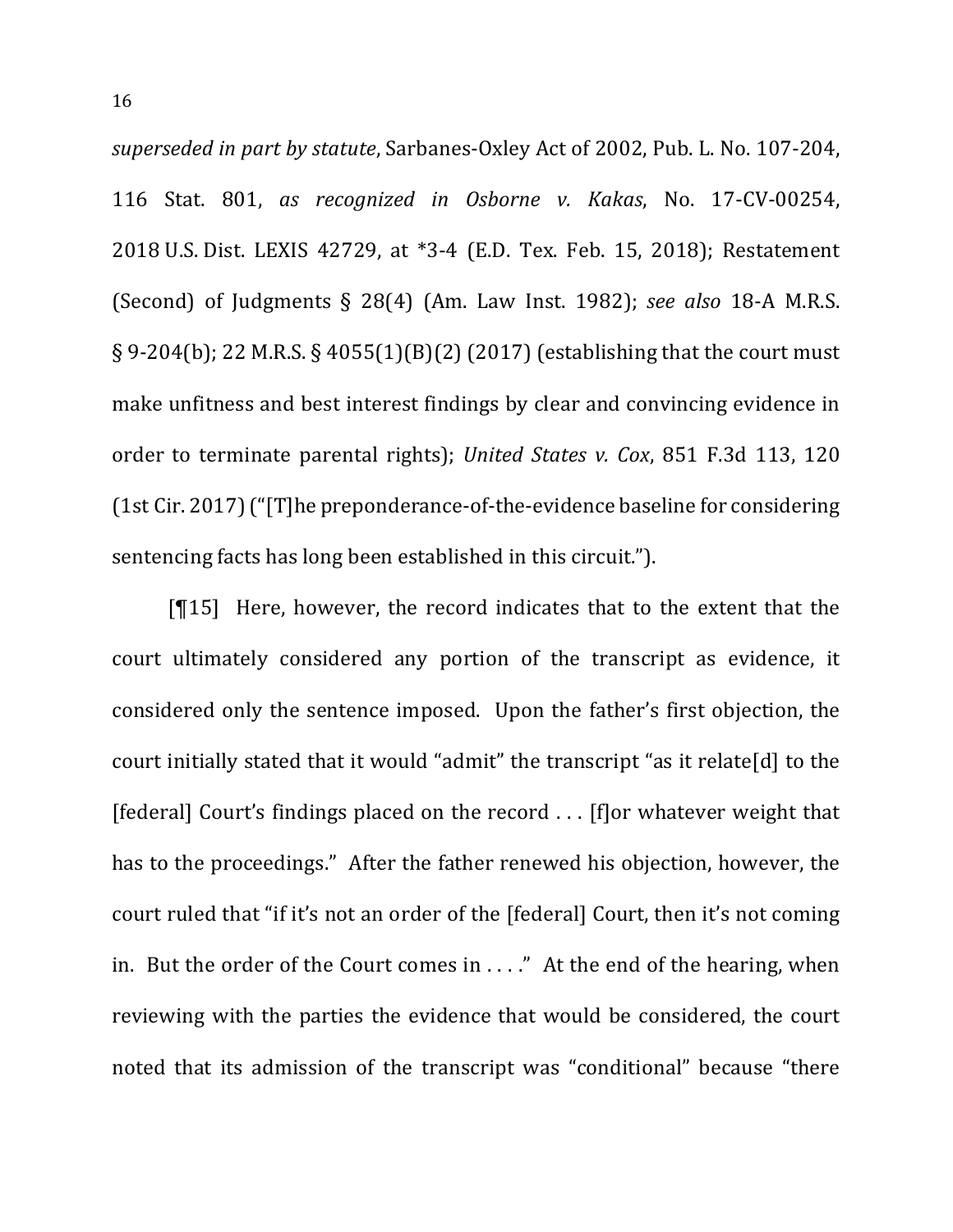[was] an issue with respect to which portion ... [could] be construed as an order of the [federal] Court."

 $[$ [16] The only portion of the transcript that could constitute the sentencing court's order was the portion in which the court imposed the father's sentence, and the trial court here could properly take judicial notice of the father's sentence "for the limited purpose of recognizing the judicial act that the order represent [ed] or the subject matter of the litigation," In re Jonas, 2017 ME 115,  $\P$  38 n.10, 164 A.3d 120 (quotation marks omitted).<sup>12</sup> That portion of the transcript was also entirely cumulative of the criminal judgment itself, which was properly admitted in evidence during the termination hearing. Nothing about the court's findings indicates that it considered any portion of the sentencing transcript for any purpose other than the fact of conviction and the sentence, and the father did not ask the court to clarify or reconsider its ruling, or move for further findings. See Springer v. Springer, 2009 ME 118,  $\P$  2, 984 A.2d 828 ("The appellant bears the burden of providing an adequate record upon which the reviewing court can consider the arguments on appeal."); *see also State v. Robbins*, 2012 ME 19, ¶¶ 2-4, 37 A.3d 294 (discussing the 

 $12$  We therefore do not address the question of whether the erroneous consideration of other parts of the transcript, such as the court's findings, would have constituted harmless error. We note, as we did at oral argument, that the aunt and uncle's rationale for attempting to have the court consider this transcript at all is not clear.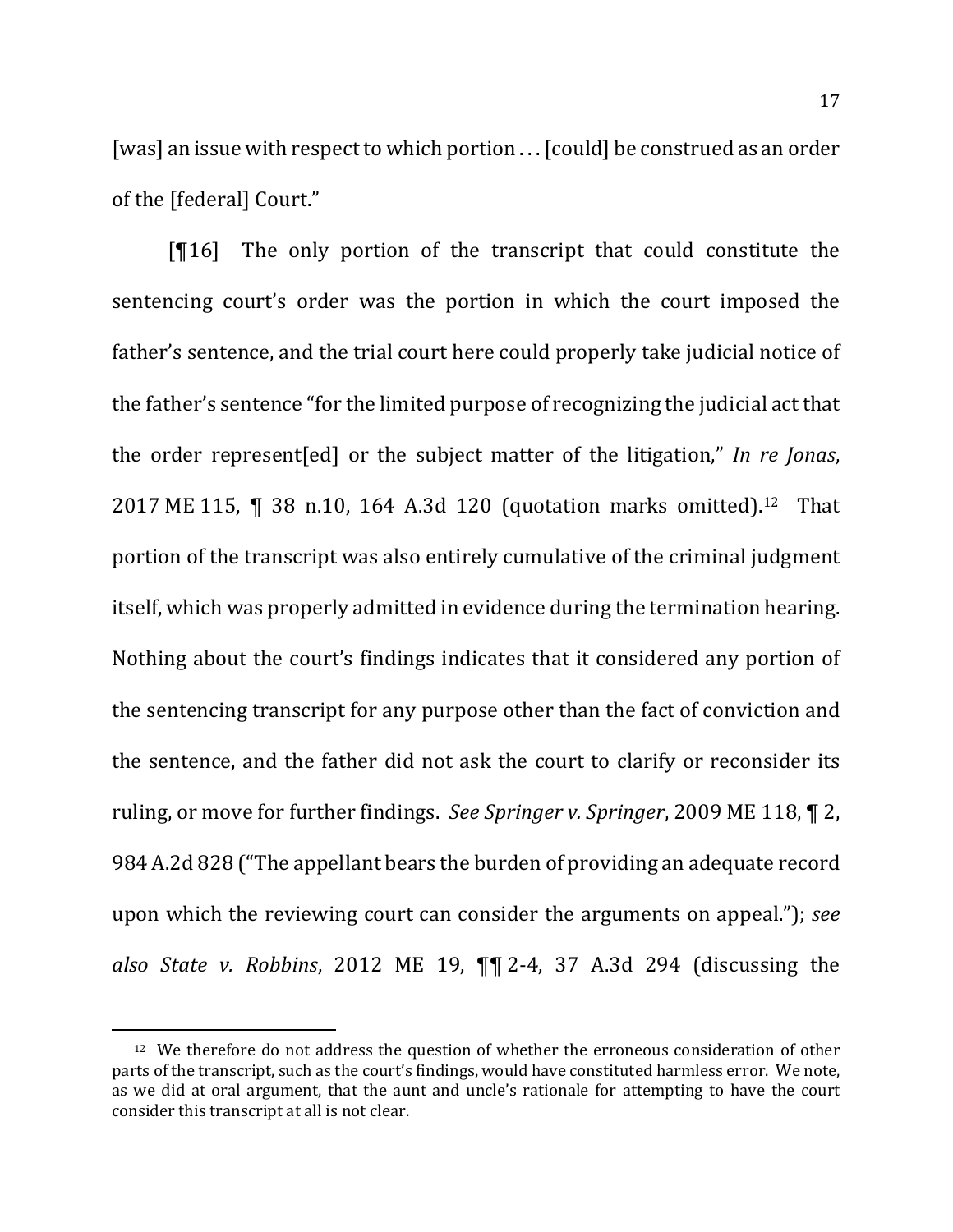"presumption of regularity" that applies to court proceedings, absent evidence of irregularity (quotation marks omitted)). The court therefore did not err or abuse its discretion by considering only the portion of the transcript reflecting the federal court's imposition of the father's sentence.

#### C. Sufficiency of the Evidence

 $[T17]$  Both parents challenge the sufficiency of the evidence supporting the court's termination of their parental rights. We review the court's findings of unfitness for clear error and its determination that termination of parental rights is in the child's best interest for clear error or an abuse of discretion. *Adoption by Stefan S.*, 2020 ME 5, ¶ 10, 223 A.3d 468. We also review "[t]he court's ultimate decision to terminate parental rights  $\ldots$  for an abuse of discretion." *Id.* (quotation marks omitted). A finding is clearly erroneous "only if there is no competent evidence in the record to support it; if the fact-finder clearly misapprehended the meaning of the evidence; or if the finding is so contrary to the credible evidence that it does not represent the truth of the case." *Id.* (quotation marks omitted). "When the burden of proof at trial is clear and convincing evidence, our review is to determine whether the fact-finder could reasonably have been persuaded that the required findings were proved to be highly probable." *Id.* (quotation marks omitted).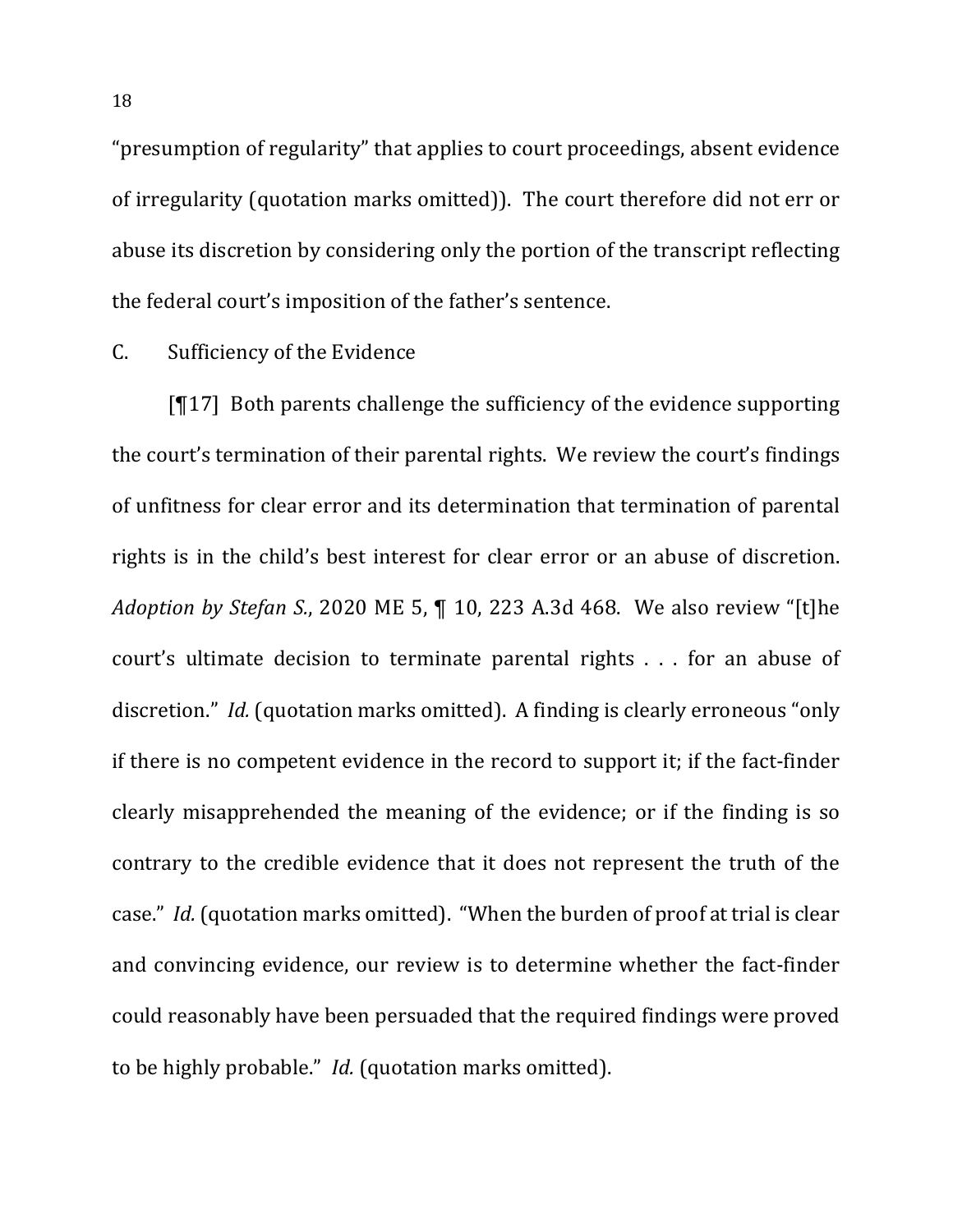# 1. The Mother's Parental Rights

 $[18]$  We decline to disturb the court's determinations as to the mother. The court's findings that the mother abandoned the child and that termination of her parental rights is in the child's best interest are supported by the evidence of the mother's significant substance abuse and mental health issues, her history of criminal activity and incarceration, and her near complete lack of contact with the child since his birth in 2007, as well as the evidence that the child has thrived while in the care of the aunt and uncle, who stand ready to adopt him.<sup>13</sup> See 18-A M.R.S. § 9-204(b); 22 M.R.S. § 4055(1)(B)(2).

## 2. The Father's Parental Rights

 $[19]$  Also supported by competent evidence in the record is the court's finding that the father is unfit to parent the child—in other words, that the father is unable to take responsibility for the child within a time reasonably calculated to meet the child's needs.<sup>14</sup> See 18-A M.R.S. § 9-204(b); 22 M.R.S.

 $13$  To the extent that the mother argues that termination of her parental rights was an abuse of discretion because of the *father's* prior relationship with the child, that argument is misguided. The questions before the court pertaining to the mother's parental rights were whether *she* was unfit to parent the child and whether termination of *her* parental rights would serve the child's best interest.

 $14$  Because we cannot conclude that the court committed clear error by finding that the father is unfit on this basis, we need not address the court's additional finding that the father abandoned the child. See, e.g., In re Children of Corey W., 2019 ME 4, ¶ 19, 199 A.3d 683 ("Where the court finds multiple bases for unfitness, we will affirm if any one of the alternative bases is supported by clear and convincing evidence." (quotation marks omitted)).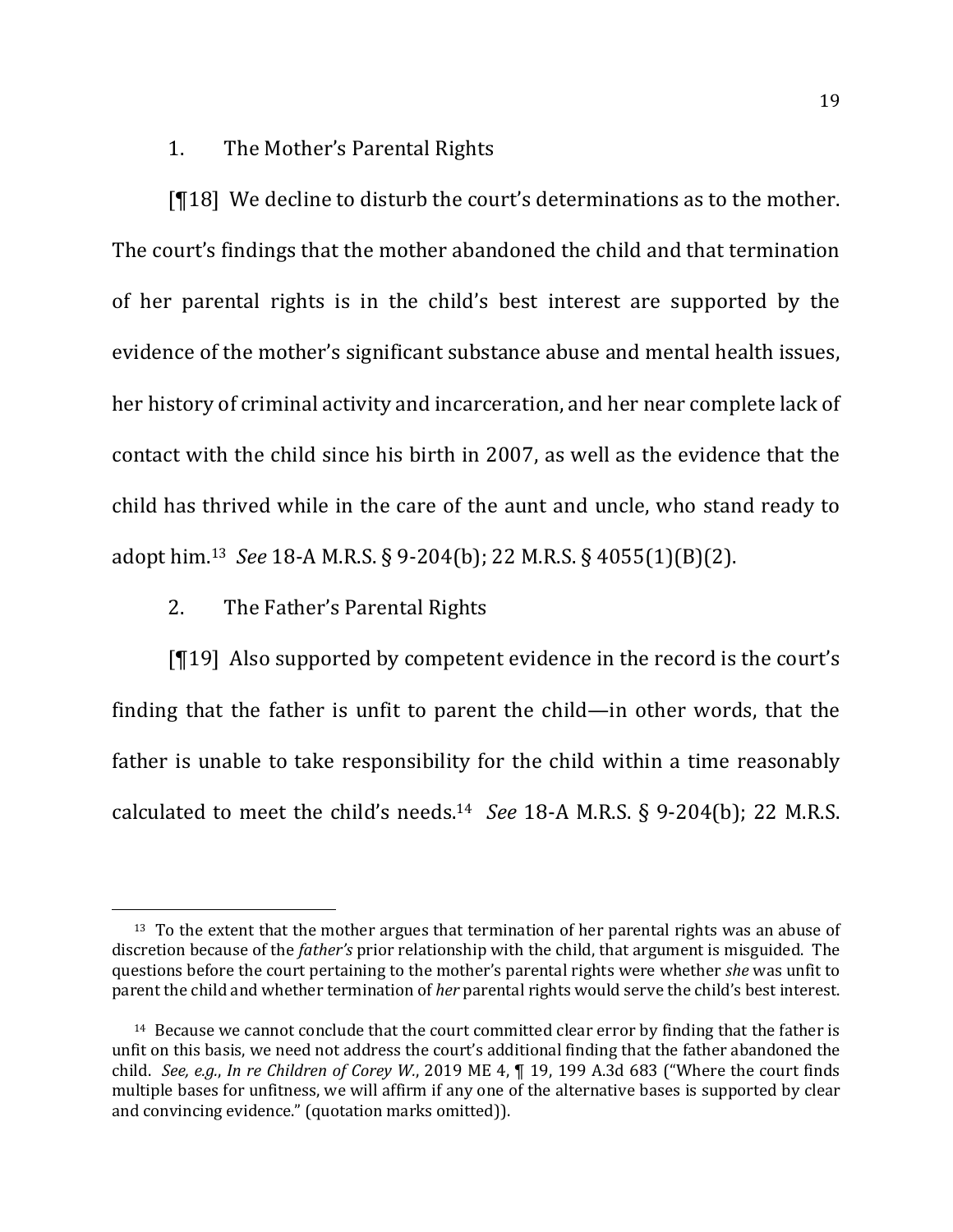$\S$  4055(1)(B)(2)(b)(ii). The father testified that he will not be able to meet the child's needs until after completing his sixty-month prison term and three years of supervised release, when the child will be fifteen or sixteen years old. Other evidence admitted at the termination hearing included that the father has a long history of criminal conduct and incarceration, having been arrested over forty times—twice in the child's presence; that he is in his fifties and has struggled with drug addiction since he was in his twenties; that while in the father's direct care the child was left in unsafe situations on multiple occasions, was frequently absent from school, did not receive sufficient medical care, and experienced delayed social and emotional development; and that the father, while living with the child, used and sold cocaine in and from their residence.

[¶20] We reiterate that the father's incarceration alone would not constitute sufficient evidence to support a finding of unfitness, see In re *Alijah K.*, 2016 ME 137,  $\P$  16, 147 A.3d 1159, but also that a parent who, for whatever reason, "is unable to meet his child's needs—now and for the foreseeable future—is an unfit parent whose parental rights are subject to termination," *id.*  $\P$  14. Here, the court's finding that the father is unable to take responsibility for the child within a time reasonably calculated to meet the child's needs is supported by the challenges presented by the length of the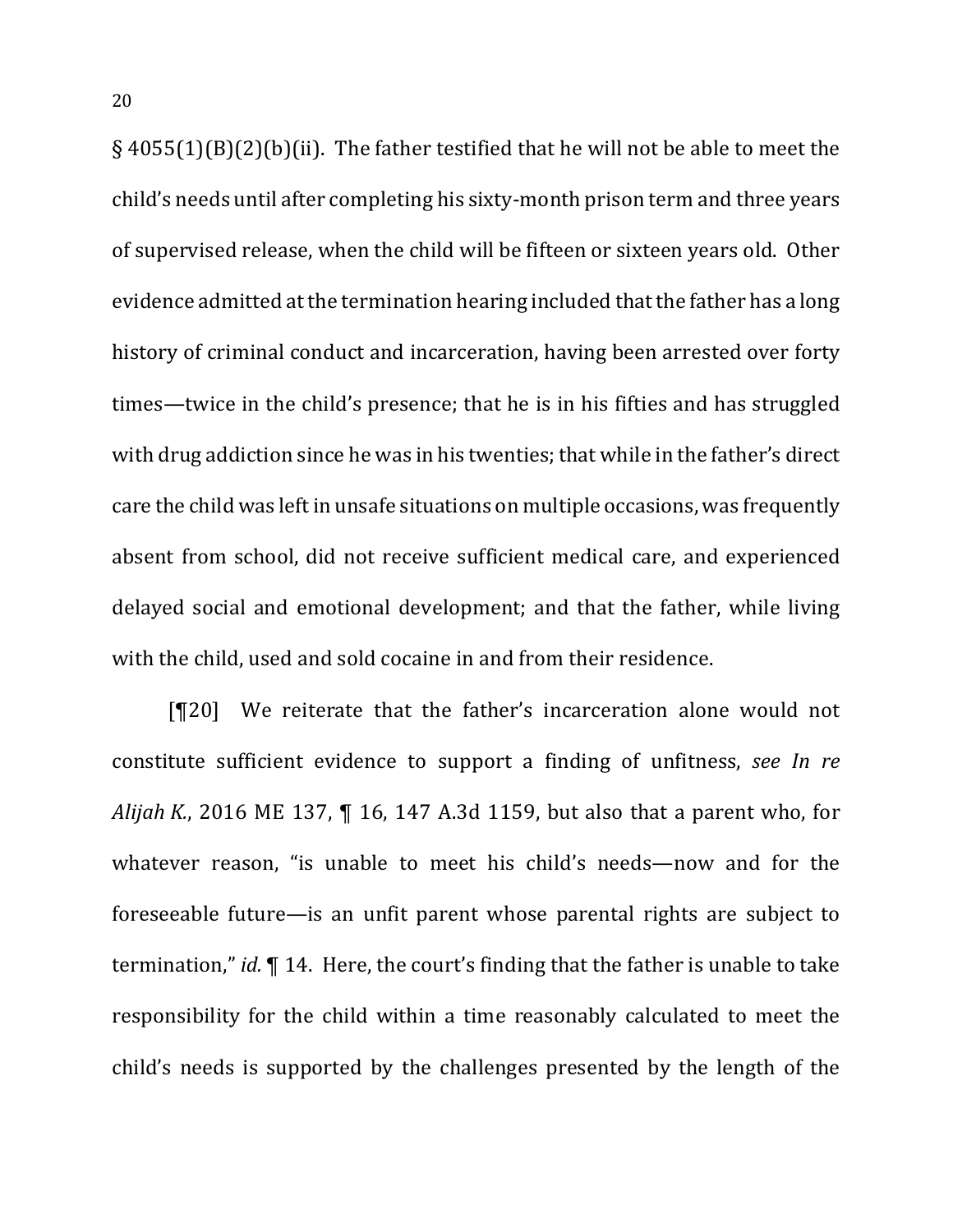father's incarceration or restriction and his resulting absence from his child's day-to-day life, viewed in conjunction with (1) the evidence of the father's limited contact with the child while he has been incarcerated and (2) the evidence of the father's difficulty nurturing the child when he was *not* incarcerated. 15 *See Adoption of Lily T.*, 2010 ME 58, ¶ 21, 997 A.2d 722 (explaining that an incarcerated parent or a parent subject to a protection order prohibiting contact must "make an even greater effort to foster a nurturing relationship with the child using the means available" (quotation marks omitted)); *Adoption of Hali D.*, 2009 ME 70,  $\P\P$  2-3, 974 A.2d 916; *In re Daniel C.*, 480 A.2d 766, 768-69 (Me. 1984).

 $[T21]$  We also cannot conclude that the court clearly erred or abused its discretion when it determined that termination of the father's parental rights is in the child's best interest. See  $18-A$  M.R.S.  $\S$  9-204(b); 22 M.R.S.  $\S$  4055(1)(B)(2)(a). "In determining whether termination is in the child's best

<sup>&</sup>lt;sup>15</sup> We are unpersuaded by amicus curiae Kristina Dougherty's suggestion that we should interpret 18-A M.R.S.  $\S$  9-204 (2017) as requiring the court, when a guardian seeks termination of a parent's parental rights, to find a "substantial change in circumstances" and that termination would be in the child's best interest *before* considering the parent's fitness. Even viewing a guardian's petition to terminate parental rights as including a request to terminate the guardianship, pursuant to the statutes applicable in this case, no showing of a change in circumstances would have been required for the court to grant that request. *See* 18-A M.R.S. § 5-210 (2017); *see also* 18-C M.R.S. § 5-210 (2020). In addition, as we have explained, the required procedure of considering parental fitness before addressing a child's best interest is meant to *protect* a parent's fundamental right to raise and nurture their children. *In re Scott S.*, 2001 ME 114,  $\P\P$  19-20, 775 A.2d 1144; see Adoption by Stefan S., 2020 ME 5, ¶ 19, 223 A.3d 468.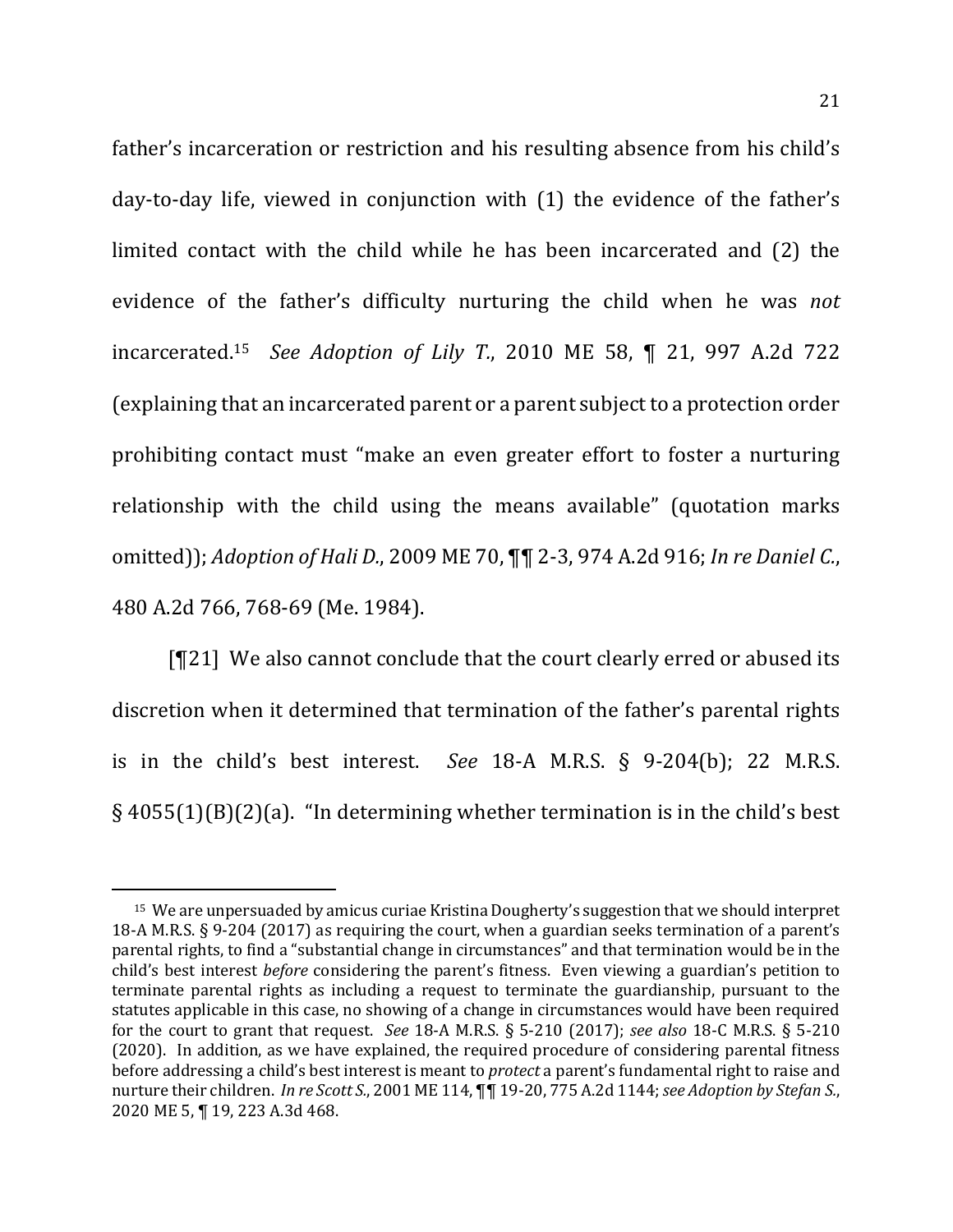interest, a court must consider many factors, including the needs of the child, the child's age, attachment to relatives, periods of attachment and separation, the child's ability to integrate into a substitute placement or back into his parents' home, and the child's physical and emotional needs." *Adoption of Lily T.*, 2010 ME 58, ¶ 37, 997 A.2d 722 (quotation marks omitted); see 18-A M.R.S.  $\S$  5-101(1-A) (2017) (listing factors that the court must consider in determining the best interest of the child); 22 M.R.S.  $\S$  4055(2) (2017) (listing "[p]rimary considerations," including the best interest of the child, that a court must take into account in deciding to terminate parental rights). "[P]ermanency in a particular case must be fashioned from the actual circumstances and needs of the children before the court." In re Children of *Meagan* C., 2019 ME 129, ¶ 20, 214 A.3d 9 (alteration omitted) (quotation marks omitted).

 $[T22]$  We agree with the father and amici that evidence of a safe and nurturing guardianship in place at the time of the termination hearing—with the parent's consent, if not at his or her direction—is evidence that the court should consider in determining whether termination of parental rights is in the child's best interest. See Adoption of Lily T., 2010 ME 58, ¶ 37 n.6, 997 A.2d 722. Contrary to the father's and amici's arguments, however, we cannot say that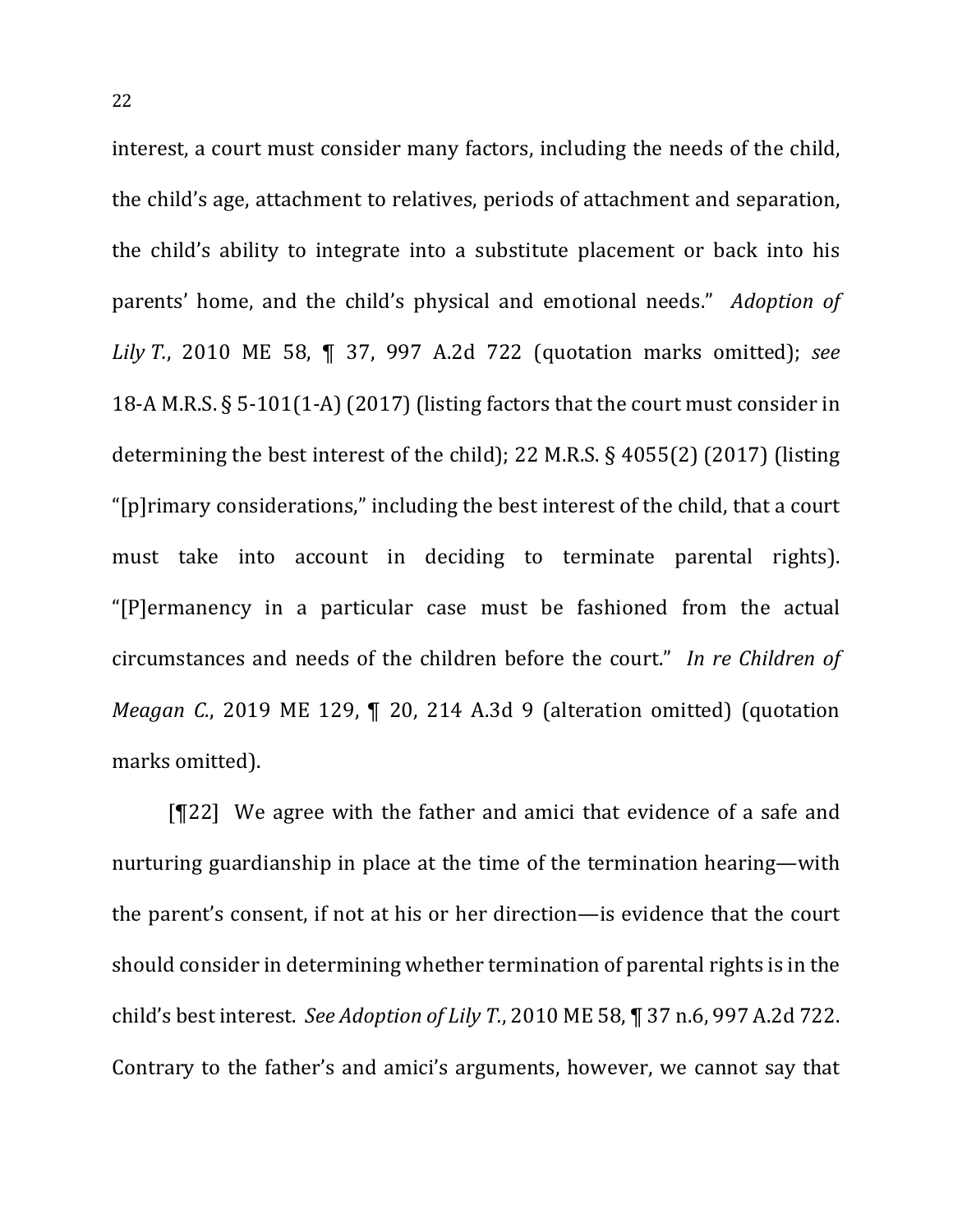evidence of that nature will necessarily preclude a finding that termination of parental rights is in the child's best interest, even where it indicates a responsible choice. See id.

[¶23] The best interest standard "is not limited to whether or not there is affirmative evidence that contact with an absent parent will be harmful to the child." *Id.* **[4** 39 (quotation marks omitted); see *In re Child of Amber L.*, 2018 ME 91, **¶¶** 7-8, 188 A.3d 876; *In re Children of Nicole M.*, 2018 ME 75, ¶¶ 26-27, 187 A.3d 1. The constellation of relevant circumstances will be different in each case. See In re Alijah K., 2016 ME 137, ¶ 16, 147 A.3d 1159. In some cases, trial courts will determine that the permanency required to protect the child's well-being can be achieved without severing the parent's rights. *See, e.g.*, *In re Marcus S.*, 2007 ME 24, ¶ 10, 916 A.2d 225 ("Although permanency is often achieved through adoption, permanency can also be achieved through other arrangements."). In others, they will determine that uncertainty surrounding the parent's role in the child's life makes termination of the parent's rights necessary to achieve permanency, despite the existence of a safe guardianship or similar arrangement.<sup>16</sup> *See, e.g., In re Children of* 

<sup>&</sup>lt;sup>16</sup> That is not to say that termination of parental rights is appropriate simply *because* of the guardianship or similar arrangement. A guardian seeking to terminate a parent's parental rights in anticipation of adoption must meet the same high burden of proof as any other petitioner. *Adoption by Stefan S.*, 2020 ME 5,  $\P$  $\P$  7-9, 223 A.3d 468; see Adoption of Riahleigh M., 2019 ME 24,  $\P$  $\P$  15-16,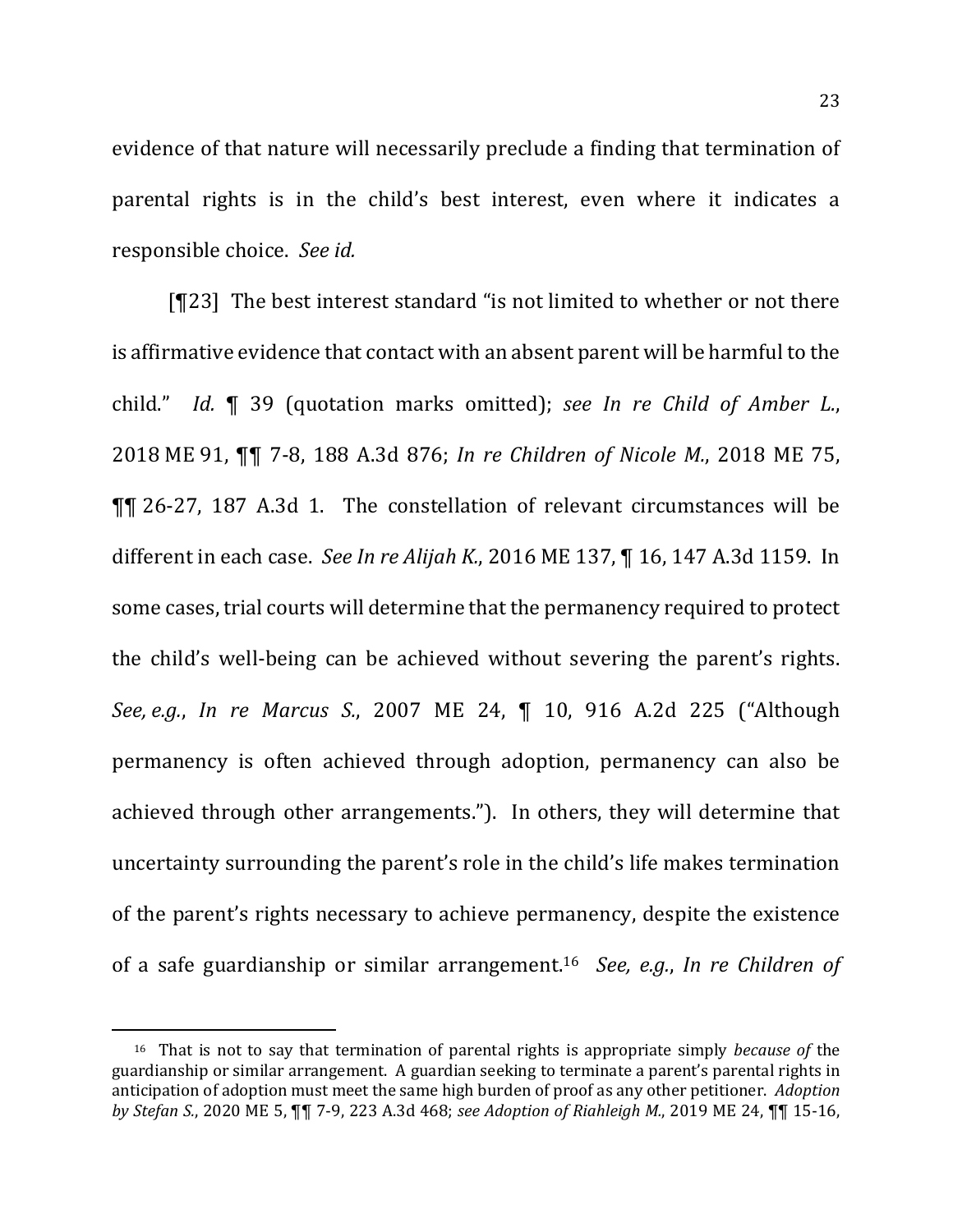*Nicole M.*, 2018 ME 75,  $\P\P$  26-27, 26 n.9, 187 A.3d 1 (rejecting an argument that "termination was not necessary to promote the children's best interests" where a permanency guardianship was in place and could continue); *In re Marcus S.*, 2007 ME 24, ¶¶ 9-11, 916 A.2d 225; *In re Michaela C.*, 2002 ME 159, ¶¶ 26-31, 809 A.2d 1245. We afford significant deference to the findings and discretion of the trial court tasked with determining whether termination of parental rights is in the child's best interest. See In re Michaela C., 2002 ME 159,  $\P$  27, 809 A.2d 1245 (discussing the trial court's "broad discretion" and "correspondingly weighty responsibility[] to determine the particularly sensitive question of a child's best interest" and noting that "[a]n appellate court's independent evaluation of the evidence is especially inappropriate on a delicate issue of this sort" (quotation marks omitted)); *see also In re Children of Nicole M.*, 2018 ME 75, ¶ 12, 187 A.3d 1.

 $[T24]$  In this case, the court's best interest finding was supported by the evidence of impaired development that coincided with the father's—and, by

<sup>202</sup> A.3d 1174. The court is tasked not with punishing or rewarding the parent but with determining what is asked of it: whether the petitioner has proved by clear and convincing evidence that the parent is unfit and that termination of the parent's rights will promote the child's best interest. We therefore disagree with amici's arguments that affirming the trial court's judgment in this case will disincentivize parents from seeking alternative care arrangements for their children. Each case will be different, but, in general, where a parent who is unable to provide direct care for a child has arranged for someone else to provide the necessary care (or consented to such an arrangement), termination of parental rights is less likely to be warranted.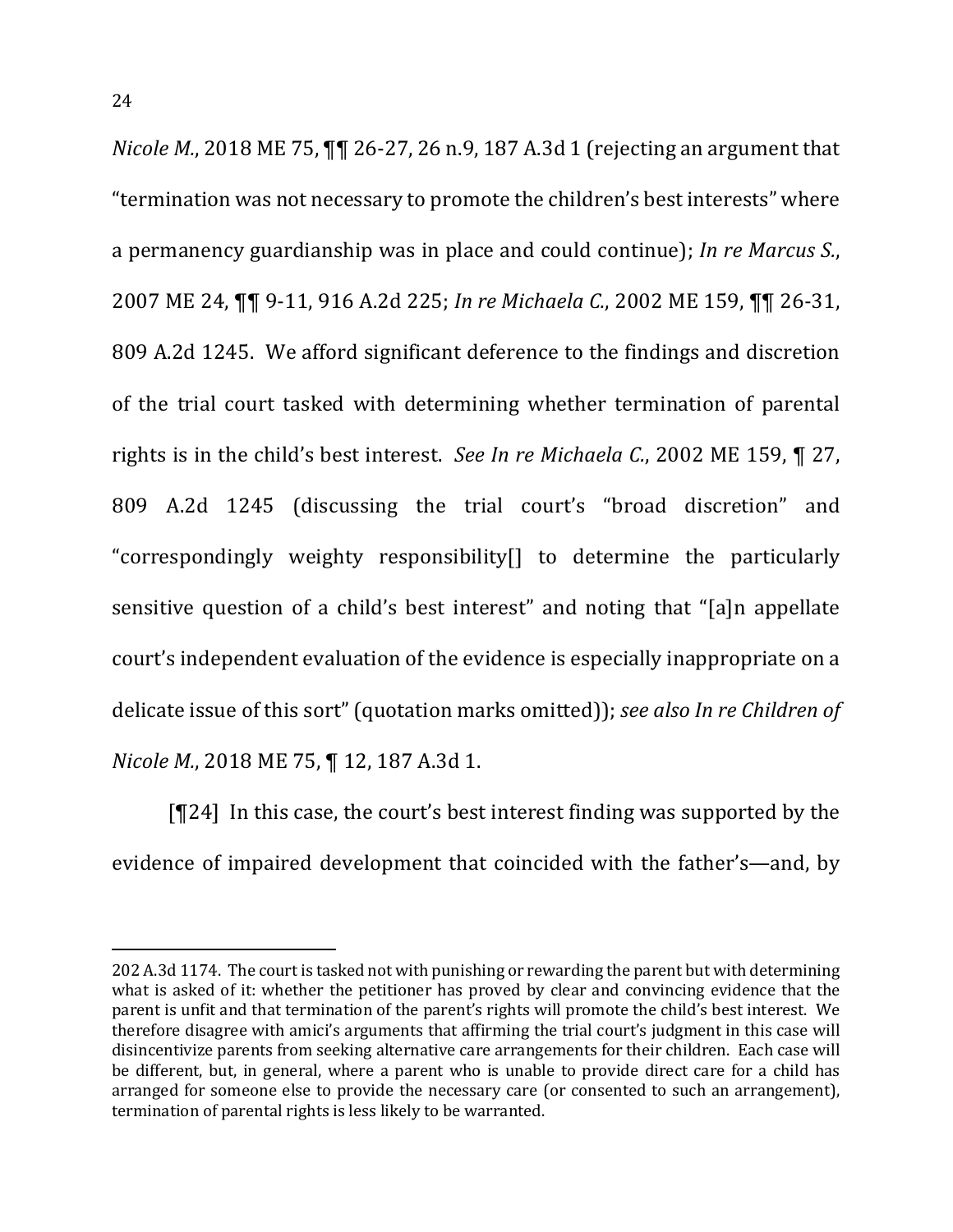extension, the child's—instability, and by the evidence of the child's ongoing uncertainty regarding the father's role in his life.<sup>17</sup> The child is now twelve years old. We cannot conclude that the court committed clear error or exceeded the bounds of its discretion in determining, by clear and convincing evidence, that it was not in the child's best interest to wait several more years, in a state of uncertainty, to see whether the father would develop the ability to meet his needs.

The entry is:

Judgment affirmed.

Rory A. McNamara, Esq. (orally), Drake Law, LLC, Berwick, for appellant father

Matthew P. Mastrogiacomo, Esg. (orally), The Mastrogiacomo Law Office, PA, Lewiston, for appellant mother

Molly Watson Shukie, Esq. (orally), and Jeffrey A. Schwartz, Esq., Linnell, Choate, & Webber LLP, Auburn, for maternal aunt and uncle

<sup>&</sup>lt;sup>17</sup> When asked about the father's role in his life, the child testified that he believed—and worried—that the father intended to have the child live with him after being released from prison. He also testified about his understanding of guardianship and adoption by stating that "when you're adopted,  $\dots$  the people that adopt you become like your parents.  $\dots$  [W]hen it's your guardians, they're just like people you live with. They're not real parents." He said he worried about a future where he might have to leave the aunt and uncle's care: "One of the worries that I have is, like, if I end up with [the mother] or [the father], and something happened again, like, where would I end up then?"